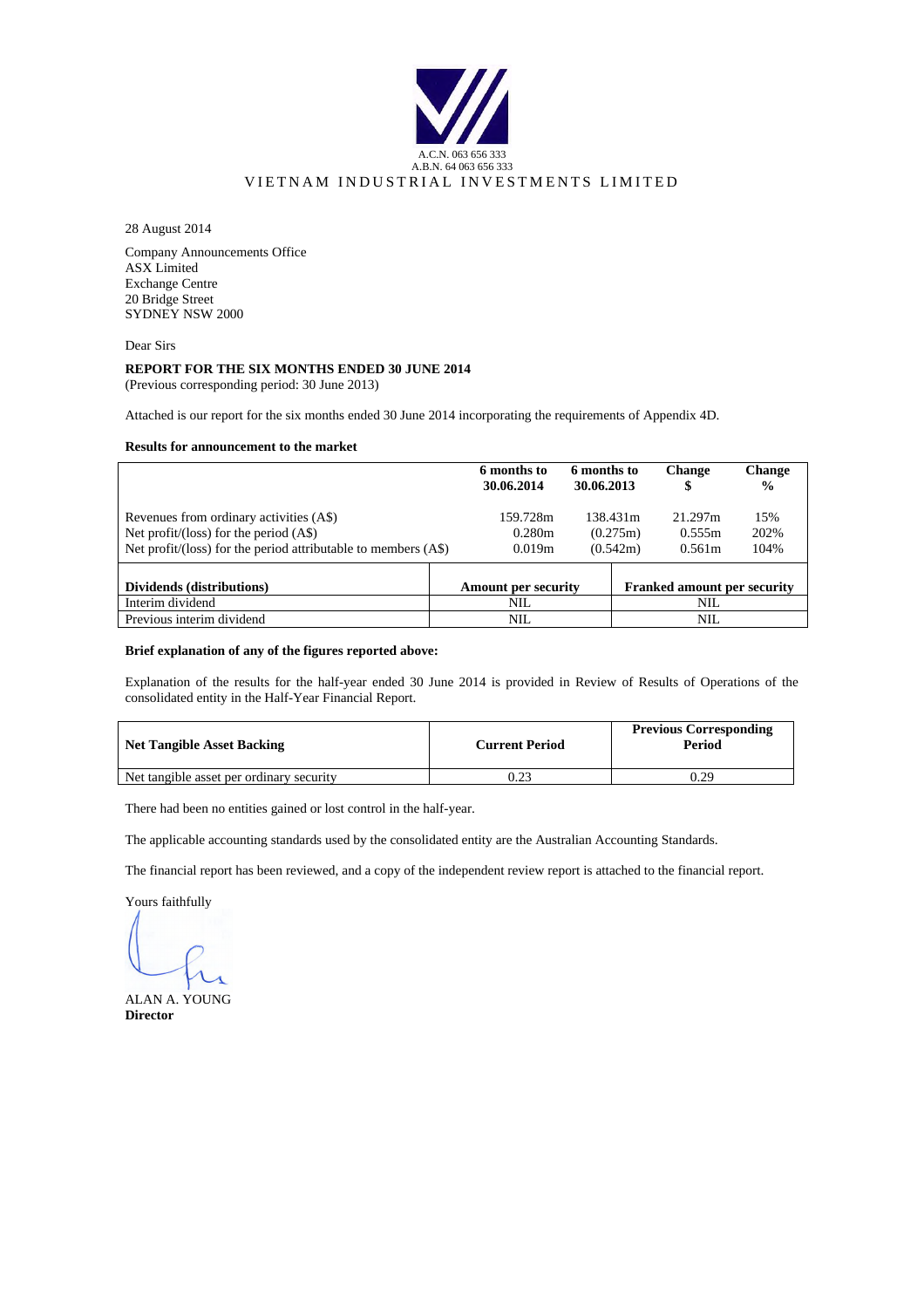

# **VIETNAM INDUSTRIAL INVESTMENTS LIMITED** A.B.N. 64 063 656 333

# **HALF-YEAR FINANCIAL REPORT 30 JUNE 2014**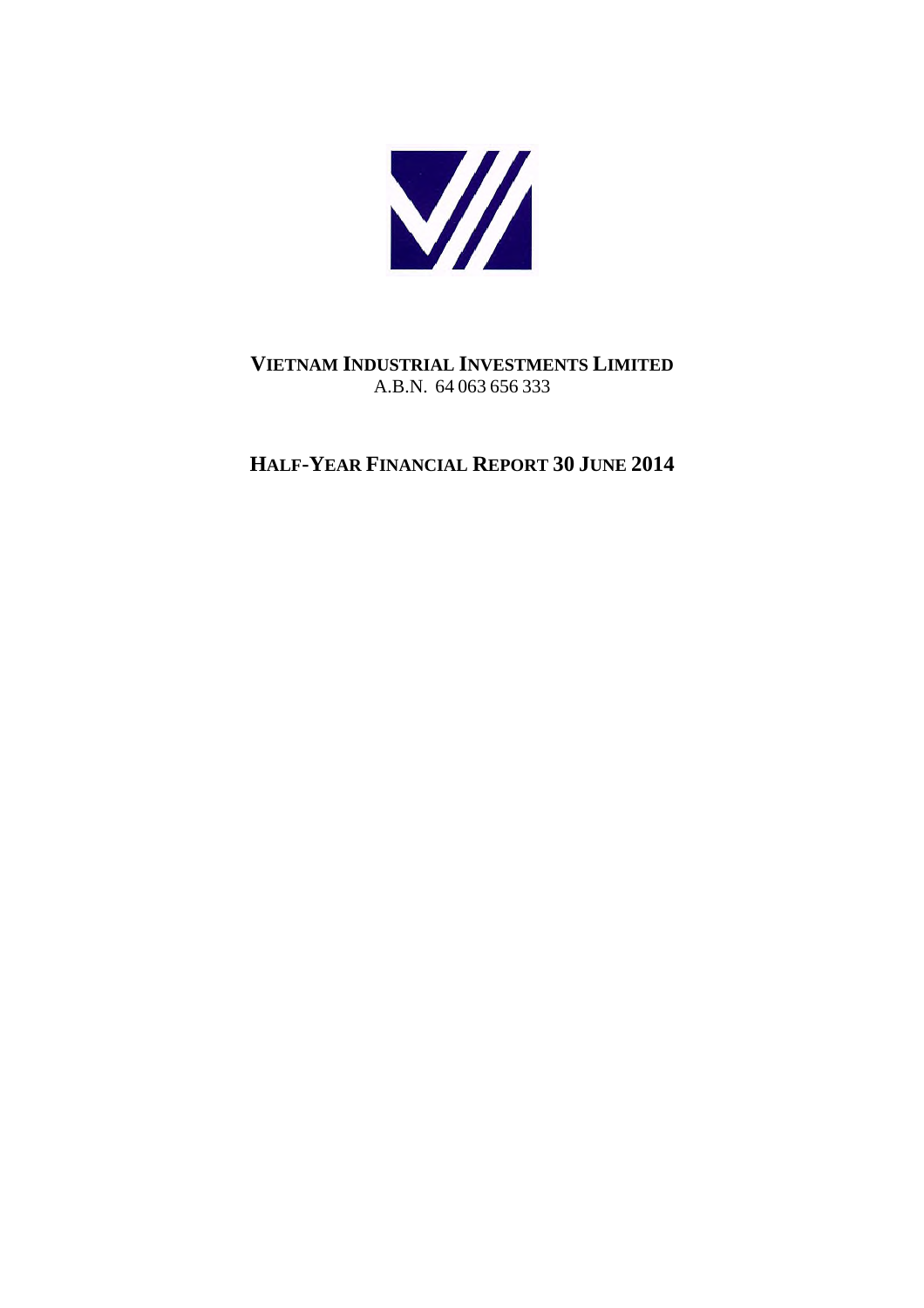# **Corporate Information**

**A.B.N. 64 063 656 333**

This half-year report covers the consolidated entity comprising Vietnam Industrial Investments Limited ("the Company") and its subsidiaries ("the Group"). The Group's presentation currency is AUD (\$).

A description of the Group's operations and of its principal activities is included in the review of operations and activities in the directors' report. The directors' report is unaudited and does not form part of the financial report.

### **Directors**

| Independent Non-Executive Director, Chairman |
|----------------------------------------------|
| Managing Director (Chief Operating Officer)  |
| Managing Director (Chief Executive Officer)  |
| Independent Non-Executive Director           |
|                                              |

P. Williams *Company Secretary*

#### **Registered Office in Australia**

Unit 5A, 1 Station Street SUBIACO Western Australia 6008 Telephone: (618) 9388 0155<br>Facsimile: (618) 9388 9155  $(618)$  9388 9155 E-mail:  $\frac{\text{administrator@vii.net.au}}{\text{www vii net au}}$ www.vii.net.au

## **Auditors**

Ernst & Young 11 Mounts Bay Road PERTH Western Australia 6000

#### **Legal Advisors**

Hardy Bowen Level 1, 28 Ord Street WEST PERTH Western Australia 6008

#### **Bankers**

Australia & New Zealand Banking Group Limited 8 St George's Terrace PERTH Western Australia 6000

Bank of Western Australia Ltd Bankwest Place, 300 Murray Street PERTH Western Australia 6000

#### **Share Registry**

Security Transfer Registrars Pty Ltd Suite 1/770 Canning Hwy APPLECROSS Western Australia 6153

## **Home Exchange**

Australian Securities Exchange Exchange Plaza, 2 The Esplanade PERTH Western Australia 6000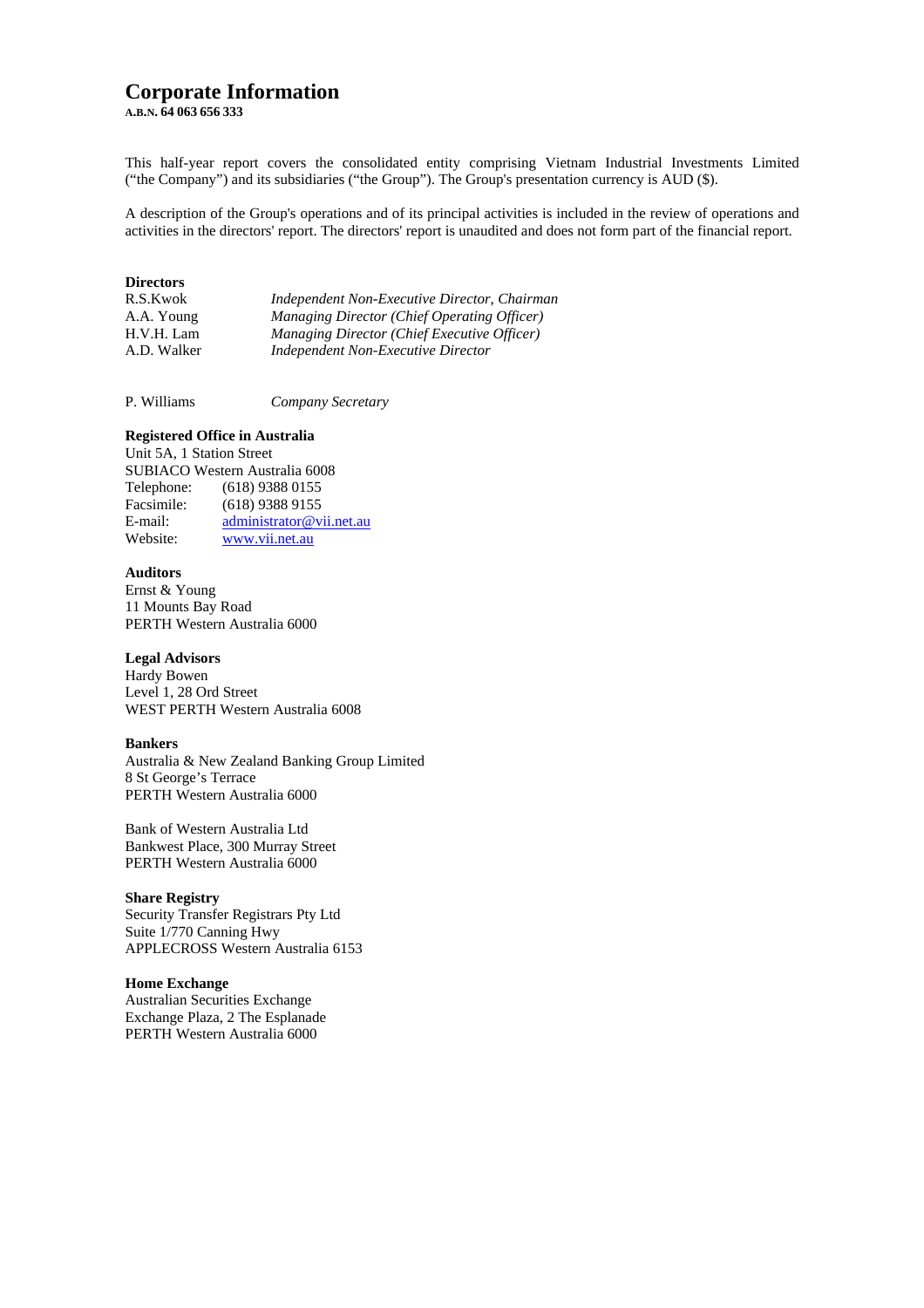# **Contents**

| Independent Review Report to the members of Vietnam Industrial Investments Limited  19 |  |
|----------------------------------------------------------------------------------------|--|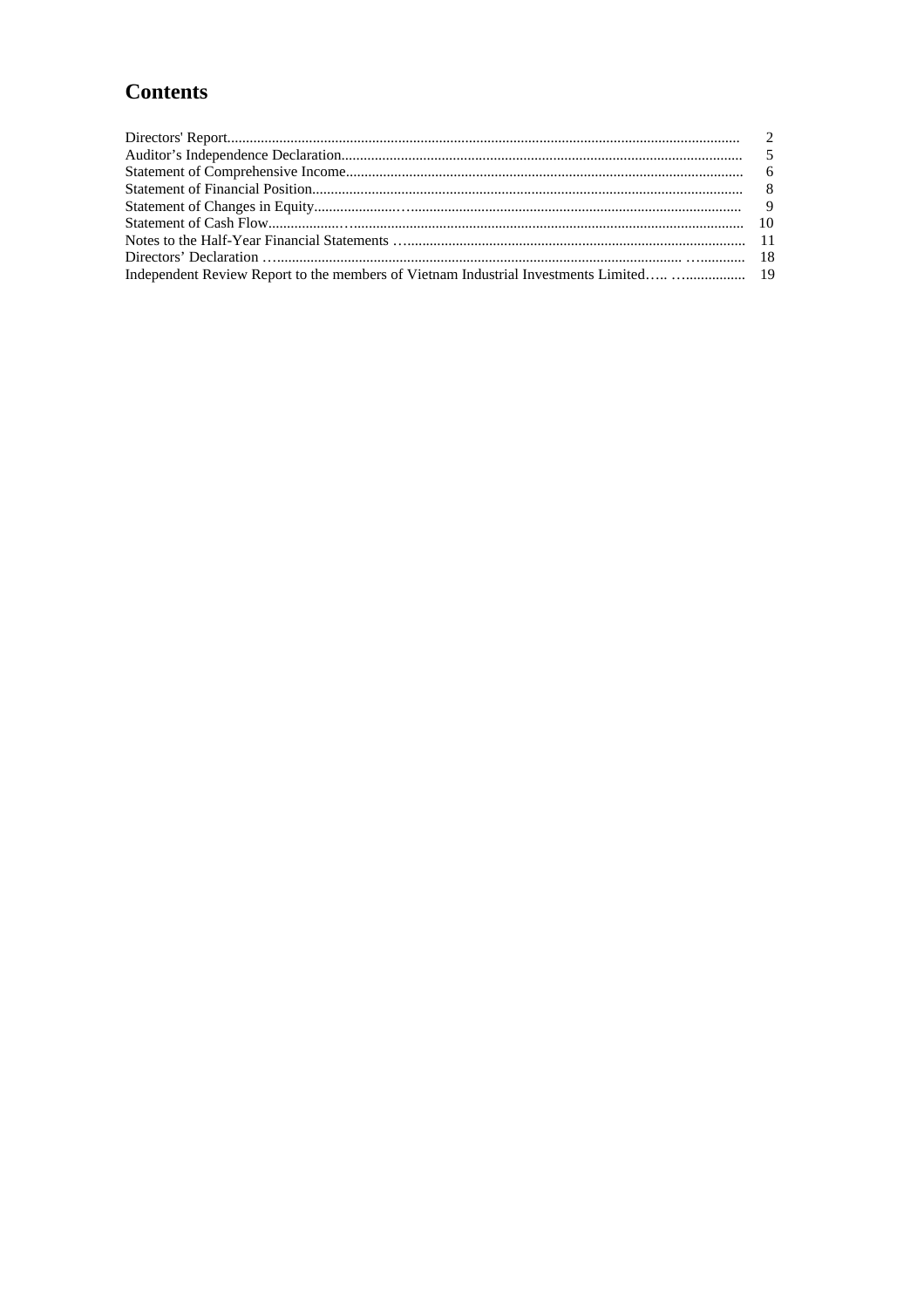# **Directors' Report**

Your directors submit their report for the half-year ended 30 June 2014.

### **DIRECTORS**

The names of the Company's directors in office during the half-year and until the date of this report are as below. Directors were in office for this entire period unless otherwise stated.

Roger (Sing-Leong) Kwok, *Independent Non-Executive Director, Chairman* Henry (Van Hung) Lam , *Managing Director (Chief Executive Officer)* Alan Alexander Young, *Managing Director (Chief Operating Officer)* Andrew David Walker, *Independent Non-Executive Director*

On 28 April 2014, VII announced that the VII Board considered that it was in the best interests of VII and its shareholders to terminate the Scheme Implementation Agreement ("SIA").

As a result of the termination of the SIA, VII shareholders will retain their VII shares, VII will continue to be the parent company of the VII Group domiciled in Australia and as a company listed on the ASX will continue to incur the ongoing compliance costs of remaining listed on the ASX.

#### **REVIEW AND RESULTS OF OPERATIONS**

The total comprehensive loss for the period was \$1.957 million compared to previous period's total comprehensive income of \$3.805 million. The total comprehensive loss for the period consisted of: 1) Net profit for the period of \$0.280 million (2013 net loss: \$0.275 million), and 2) Foreign currency translation loss of \$2.237 million (2013: gain of \$4.080 million).

#### *Net profit for the period*

For the period ended 30 June 2014 ("1H2014"), the Group's net profit after tax was \$0.280 million on revenues of \$159.728 million (including interest income of \$1.678 million and other income of \$0.777 million) (2013: net loss after tax \$0.275 million on revenues of \$138.431 million).

The Group's net profit after tax for the period ended 30 June 2014 included the net profit of Vietnam operations which was attributable to the operations of the Steel Making Division (Vinausteel and SSESTEEL). The Steel Making Division contributed a net profit after tax of \$0.205 million (2013: net loss after tax of \$0.112 million). The Steel Making Division 1H2014 sales of \$153.630 million (VND2.975 trillion) is higher than previous corresponding period of \$135.427 million (VND2.858 trillion). Sales in SSESTEEL increased by 16% which contributed to the increase in net result for 1HY2014. Moreover, SSESTEEL's net loss after tax decreased from 1HY2013 net loss after tax of \$0.934 million to 1HY2014 net loss after tax of \$0.530 million for the half-year ended  $30$  June  $2014$ .

The corporate net loss after tax was \$0.491 million (2013: net loss after tax of \$0.183 million).

The Steel Product Division (Austnam, and TBS) reported a net profit after tax of \$0.147 million (2013: net profit after tax of \$0.049 million).

VRC was classified as a disposal group held for sale at 31 December 2013 and as a discontinued operation. For the period ended 30 June 2014, VRC reported a net profit after tax of \$0.419 million (2013: net loss after tax of \$0.029 million) which included a gain on property and equipment of \$0.444 million as VRC sold its land and factory for \$1.291 million. Towards the end of 30 June 2014, management are considering options to continue the VRC operation on a scaled down business.

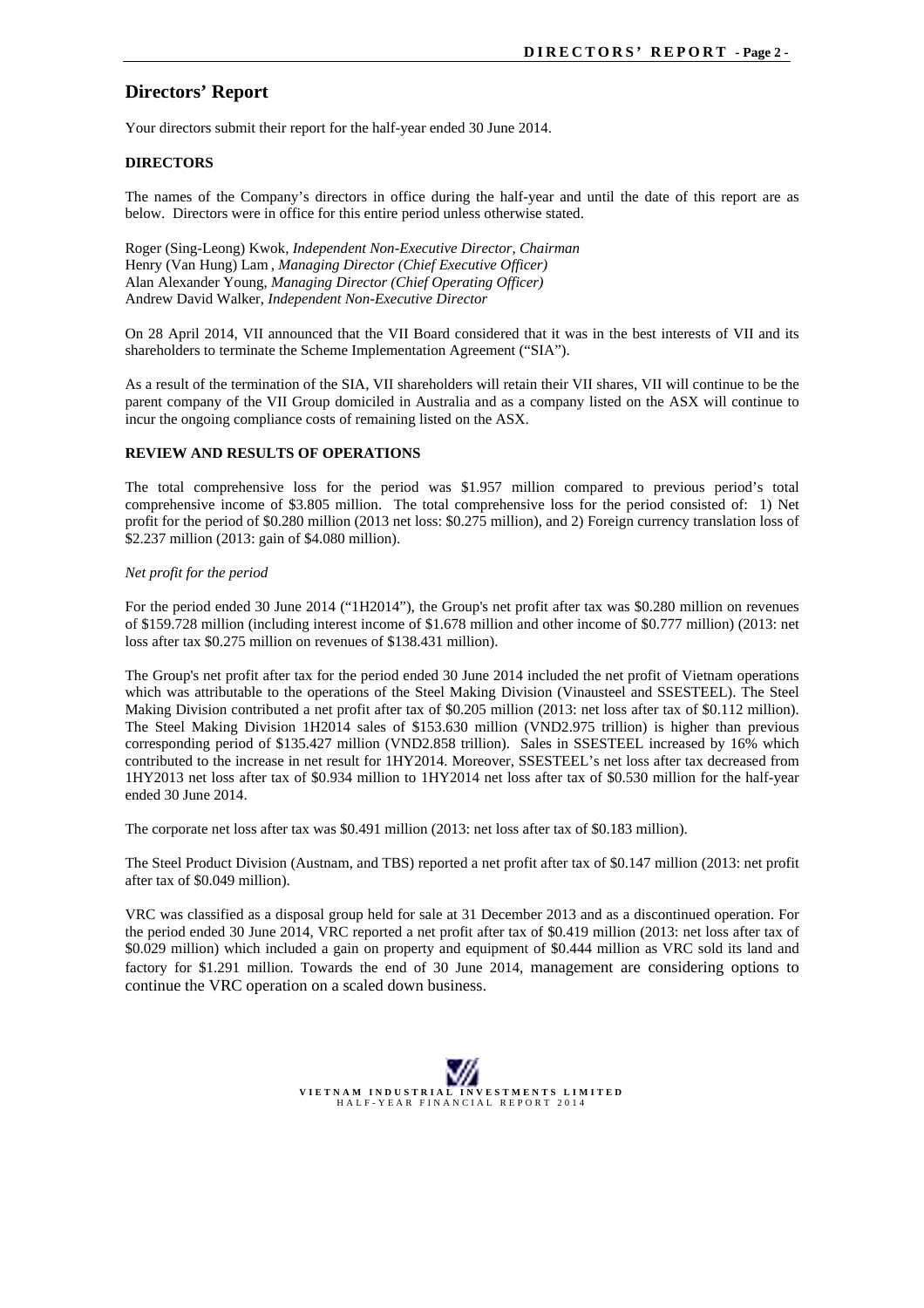#### **REVIEW AND RESULTS OF OPERATIONS (continued)**

#### *Foreign currency translation*

For the half year ended 30 June 2014, the foreign currency translation loss was \$2.237 million (2013: gain of \$4.080 million). VND depreciated against the AUD over the 1H2014 reporting period.

The results of the Vietnam operations are as follows:

#### **Steel Making Division**

#### *SSESTEEL Ltd (VII 100%)*

SSESTEEL owns and operates a fully automated rolling mill based in Hai Phong. It produces high tensile rebar and wire rod for the construction industry.

Sales of VND1.956 trillion (\$101.030 million) were up by 16% on 2013 (VND1.690 trillion (\$80.080 million)). Finished goods sales volumes for 2014 were 84,282 tonnes, a decrease of 9% on the previous period (92,789 tonnes).

SSESTEEL recorded a net loss after tax of VND10.272 billion (\$0.530 million) for the half-year ended 30 June 2014 (2013: net loss after tax: VND19.727 billion (\$0.934 million)).

#### *Vinausteel Ltd (VII 70%)*

Vinausteel owns and operates a steel rolling mill in Haiphong which produces round and deformed reinforcing steel bar for the construction industry.

Sales of VND1.019 trillion (\$52.600 million) were down by 13% on 2013 (VND1.168 trillion (\$55.347 million)). Sales for 2014 were 78,095 tonnes, a decrease of 6% on the previous period (83,436 tonnes).

Vinausteel recorded a net profit after tax of VND14.243 billion (\$0.736 million) for the half-year ended 30 June 2014 (2013: a net profit after tax of VND17.345 billion (\$0.822 million)).

#### **Steel Products Division**

#### *Austnam Joint Stock Corporation (VII 67%)*

Austnam produces metal roofing and cladding from its factory in Hanoi which it distributes in that city and surrounding provinces.

Sales of VND23.484 billion (\$1.212 million) were up by 8% on 2013 (VND21.758 billion (\$1.031 million)). Sales volumes were 186,730m² which was 94% higher than the previous period (96,069m²).

Austnam reported a net profit after tax of VND2.359 billion (\$0.122 million) (2013: net profit after tax of VND1.300 billion (\$0.061 million)).

#### *Total Building Systems Ltd (VII 99%)*

Total Building Systems Limited ("TBS") is a full service building systems provider supplying engineering services, building systems and construction services to industrial and commercial customers in Vietnam.

Sales of VND47.066 billion (\$2.431 million) were up by 207% on 2013 (VND15.333 billion (\$0.727 million)). TBS recorded a net profit after tax of VND0.488 billion (\$0.025 million) (2013: net loss after tax of VND0.258 billion (\$0.012 million)).

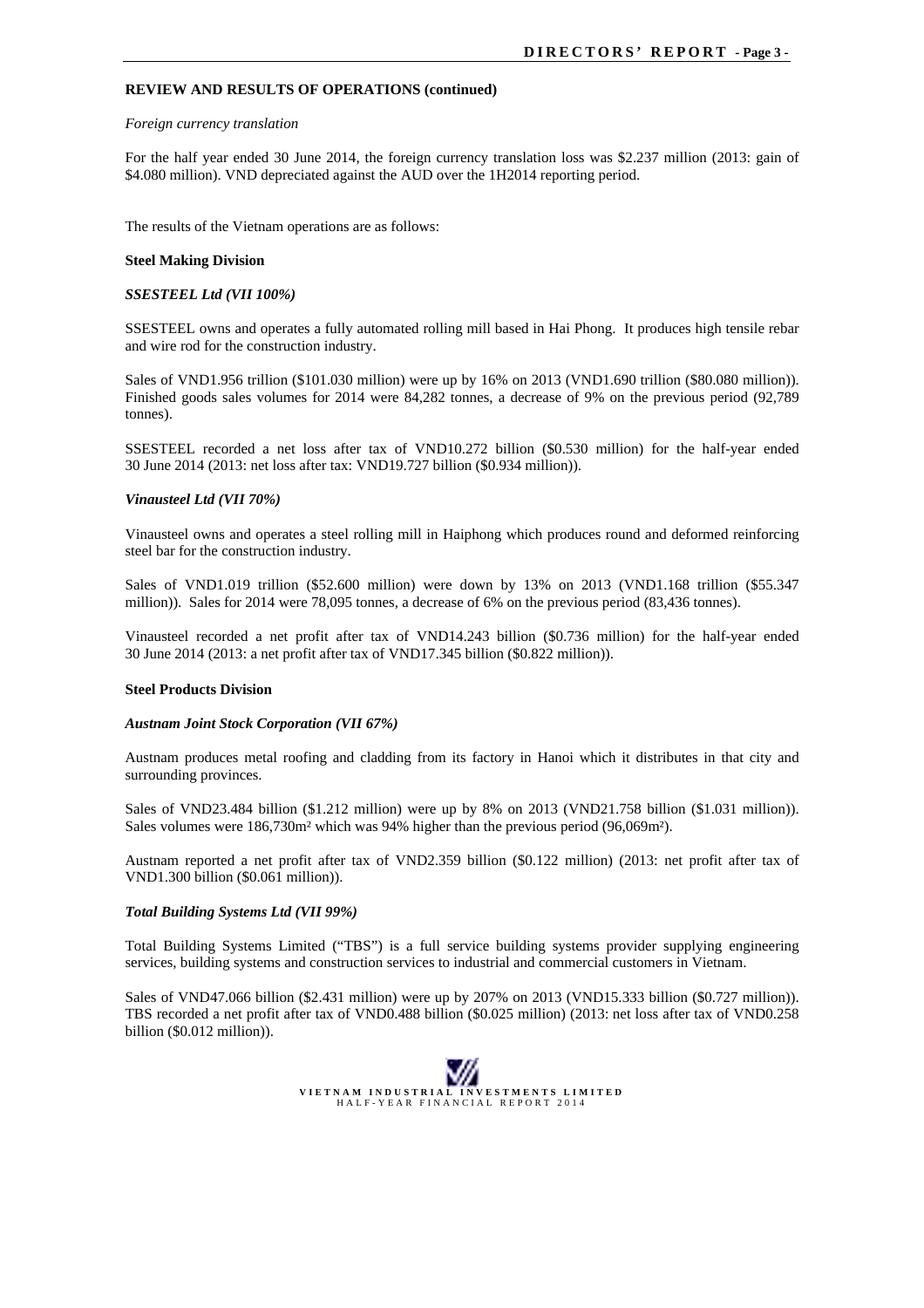#### **REVIEW AND RESULTS OF OPERATIONS (continued)**

#### **EVENTS SUBSEQUENT TO BALANCE DATE**

There has not been any matter or circumstance that has arisen since the end of the half-year that has significantly affected, or may significantly affect, the operations of the consolidated entity, the results of those operations, or the state of affairs of the consolidated entity in future financial years.

#### **ROUNDING**

The amounts contained in the half-year financial report have been rounded to the nearest \$1,000 (where rounding is applicable) under the option available to the company under ASIC Class Order 98/0100. The company is an entity to which the Class Order applies.

#### **AUDITOR'S INDEPENDENCE DECLARATION**

The auditor's independence declaration is set out on page 5 and forms part of the directors' report for the half-year ended 30 June 2014.

Signed in accordance with a resolution of the directors.

ALAN A. YOUNG **Director** Hanoi, 28 August 2014

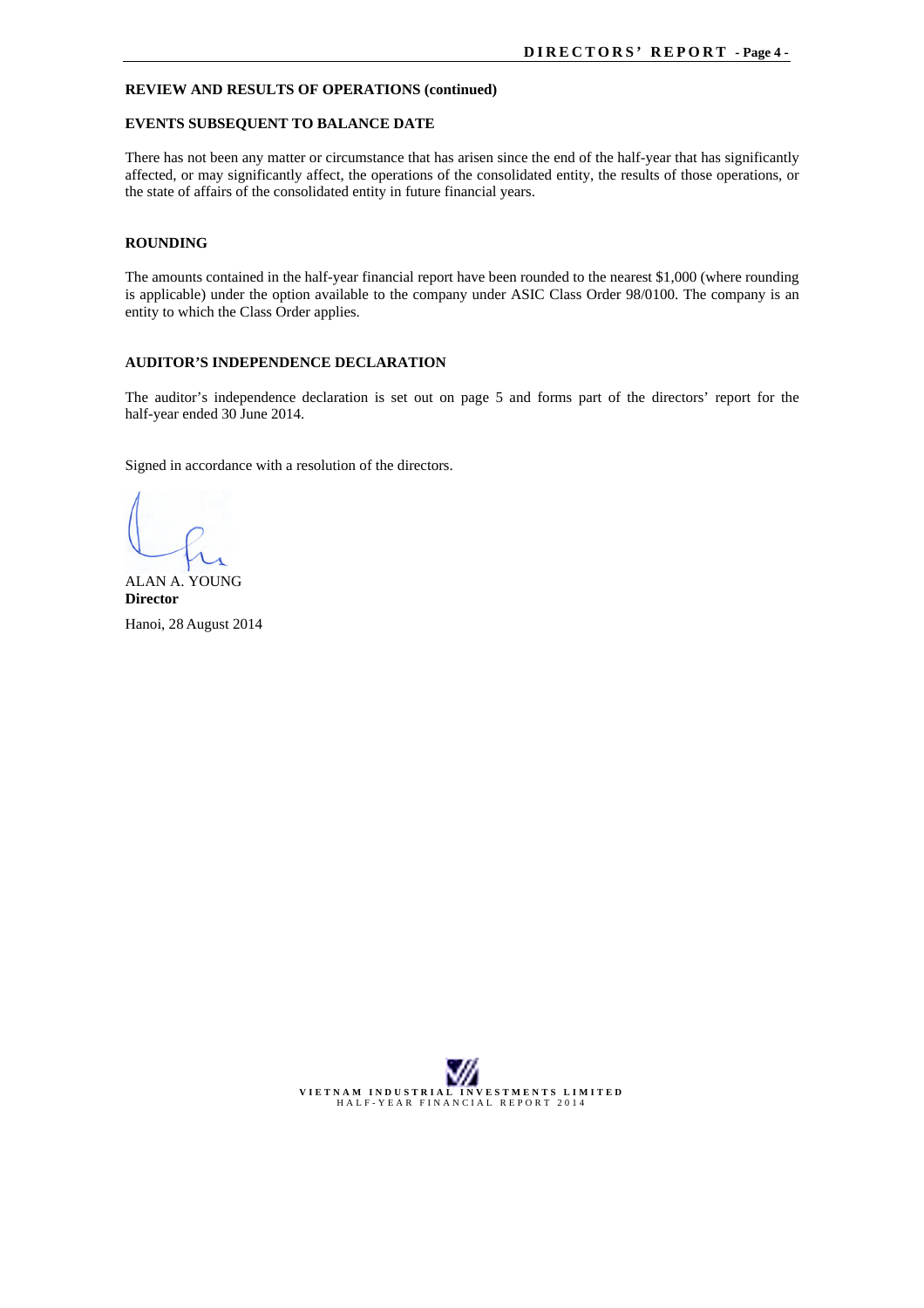

Ernst & Young 11 Mounts Bay Road Perth WA 6000 Australia GPO Box M939 Perth WA 6843

Tel: +61 8 9429 2222 Fax: +61 8 9429 2436 ey.com/au

# **Auditor's Independence Declaration to the Directors of Vietnam Industrial Investments Limited**

In relation to our review of the financial report of Vietnam Industrial Investments Limited for the half-year ended 30 June 2014, to the best of my knowledge and belief, there have been no contraventions of the auditor independence requirements of the *Corporations Act 2001* or any applicable code of professional conduct.

Ernst + Young<br>Ernst & Young

RAOMERO

Peter McIver Partner 28 August 2014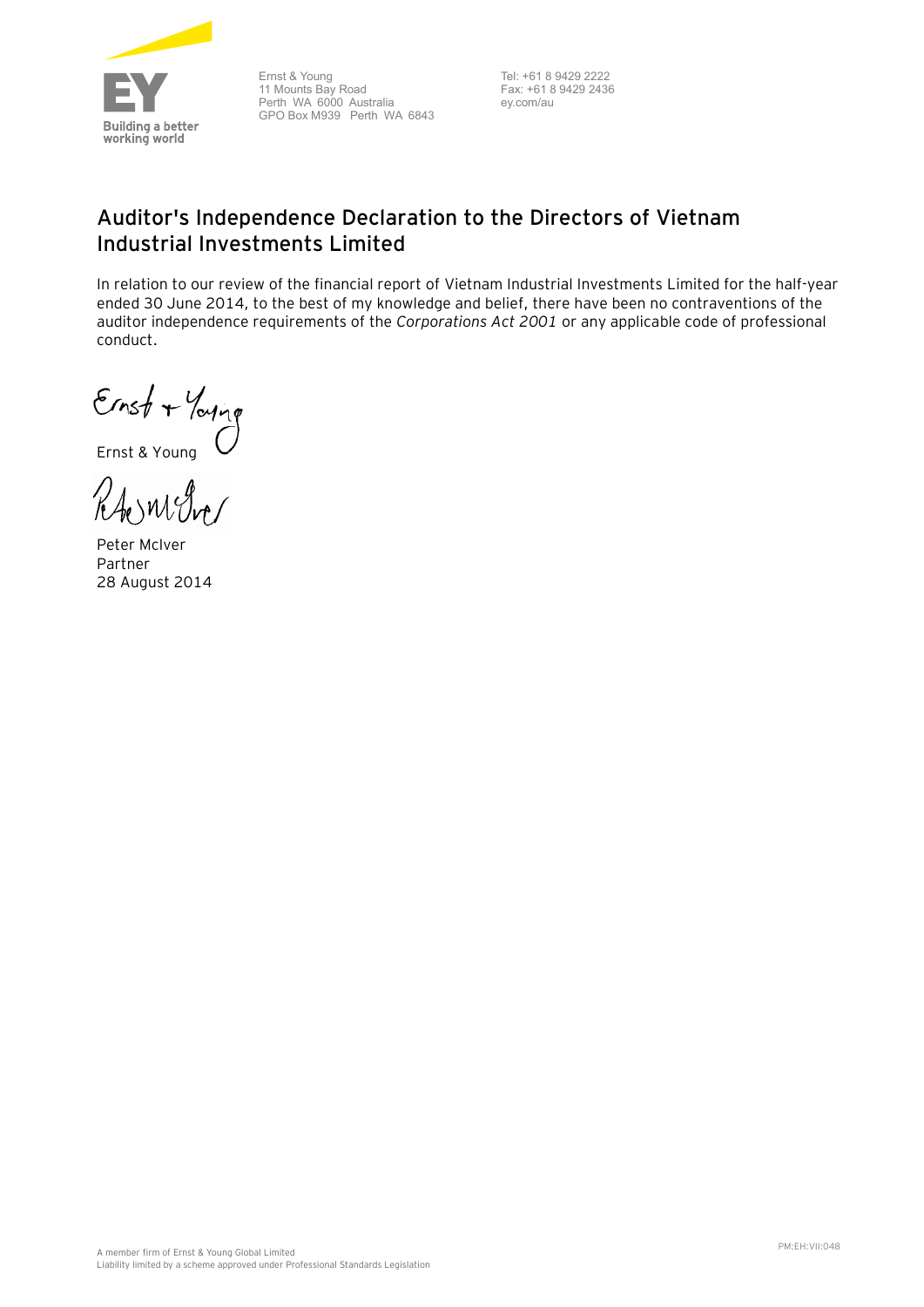# **FOR THE HALF-YEAR ENDED 30 JUNE 2014**

|                                                                  |                | <b>CONSOLIDATED</b> |                |
|------------------------------------------------------------------|----------------|---------------------|----------------|
|                                                                  | <b>Notes</b>   | 2014<br>\$'000      | 2013<br>\$'000 |
| <b>CONTINUING OPERATIONS</b>                                     |                |                     |                |
| Sale of goods                                                    |                | 154,842             | 135,877        |
| Contract revenue                                                 |                | 2,431               | 1,307          |
| Interest income                                                  | $\overline{4}$ | 1,678               | 1,066          |
|                                                                  |                | 158,951             | 138,250        |
| Cost of sales                                                    |                | (152, 172)          | (131, 187)     |
| <b>Gross profit</b>                                              |                | 6,779               | 7,063          |
| Other income                                                     | 4              | 777                 | 181            |
| Selling expenses                                                 | 4              | (1,875)             | (1,296)        |
| Administrative expenses                                          | $\overline{4}$ | (3,717)             | (3,631)        |
| Finance costs                                                    |                | (1,943)             | (2,389)        |
| Profit/(loss) before income tax                                  |                | 21                  | (72)           |
| Income tax expense                                               | $\mathfrak s$  | (160)               | (174)          |
| Loss for the period from continuing operations                   |                | (139)               | (246)          |
| <b>DISCONTINUED OPERATION</b>                                    |                |                     |                |
| Profit/(loss) after tax from discontinued operation              | $8\,$          | 419                 | (29)           |
| Net profit/(loss) for the period                                 |                | 280                 | (275)          |
| Other comprehensive (loss)/income                                |                |                     |                |
| Items that may be reclassified subsequently to profit or loss    |                |                     |                |
| Foreign currency translation differences – foreign operations 10 |                | (2,237)             | 4,080          |
| Other comprehensive (loss)/income for the period                 |                | (2,237)             | 4,080          |
| TOTAL COMPREHENSIVE (LOSS)/INCOME                                |                |                     |                |
| <b>FOR THE PERIOD</b>                                            |                | (1,957)             | 3,805          |
| Net profit/(loss) after tax attributable to:                     |                |                     |                |
| Equity holders of the parent                                     |                | 19                  | (542)          |
| Non-controlling interests                                        |                | 261                 | 267            |
|                                                                  |                | 280                 | (275)          |
| Total comprehensive (loss)/income net of tax attributable to:    |                |                     |                |
| Equity holders of the parent                                     |                | (2,005)             | 3,203          |
| Non-controlling interests                                        |                | 48                  | 602            |
|                                                                  |                | (1,957)             | 3,805          |

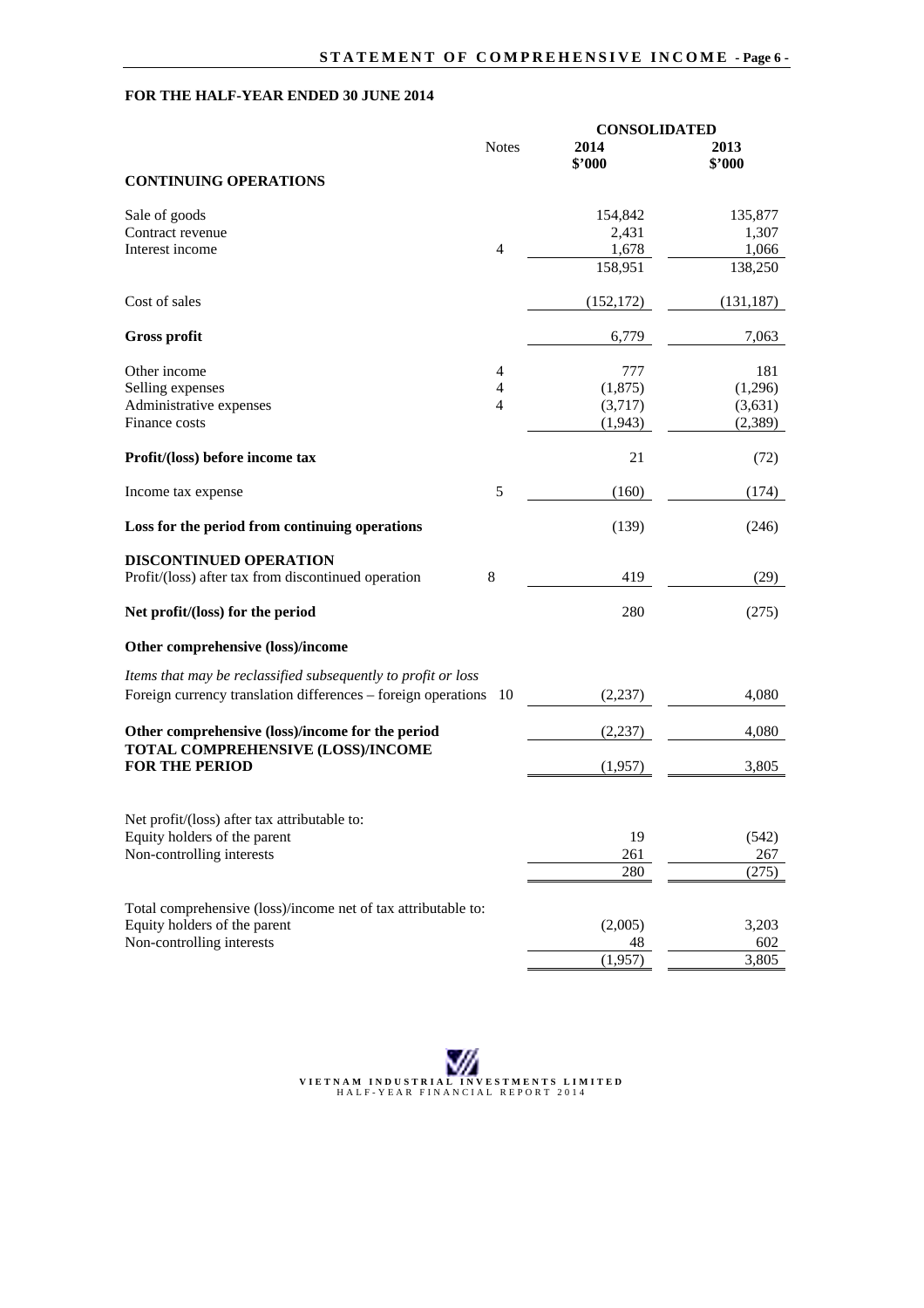# **FOR THE HALF-YEAR ENDED 30 JUNE 2014**

|                                                                                                                                                | <b>CONSOLIDATED</b> |        |  |
|------------------------------------------------------------------------------------------------------------------------------------------------|---------------------|--------|--|
|                                                                                                                                                | 2014                | 2013   |  |
| Profit/ $(\text{loss})$ per share (cents per share) for profit/ $(\text{loss})$<br>attributable to the ordinary equity holders of the company: |                     |        |  |
| - basic profit/(loss) per share                                                                                                                | 0.00                | (0.01) |  |
| - diluted profit/(loss) per share                                                                                                              | 0.00                | (0.01) |  |
| Loss per share (cents per share) for continuing operations loss<br>attributable to the ordinary equity holders of the company:                 |                     |        |  |
| - basic loss per share                                                                                                                         | (0.00)              | (0.01) |  |
| - diluted loss per share                                                                                                                       | (0.00)              | (0.01) |  |

The accompanying notes form part of the financial report

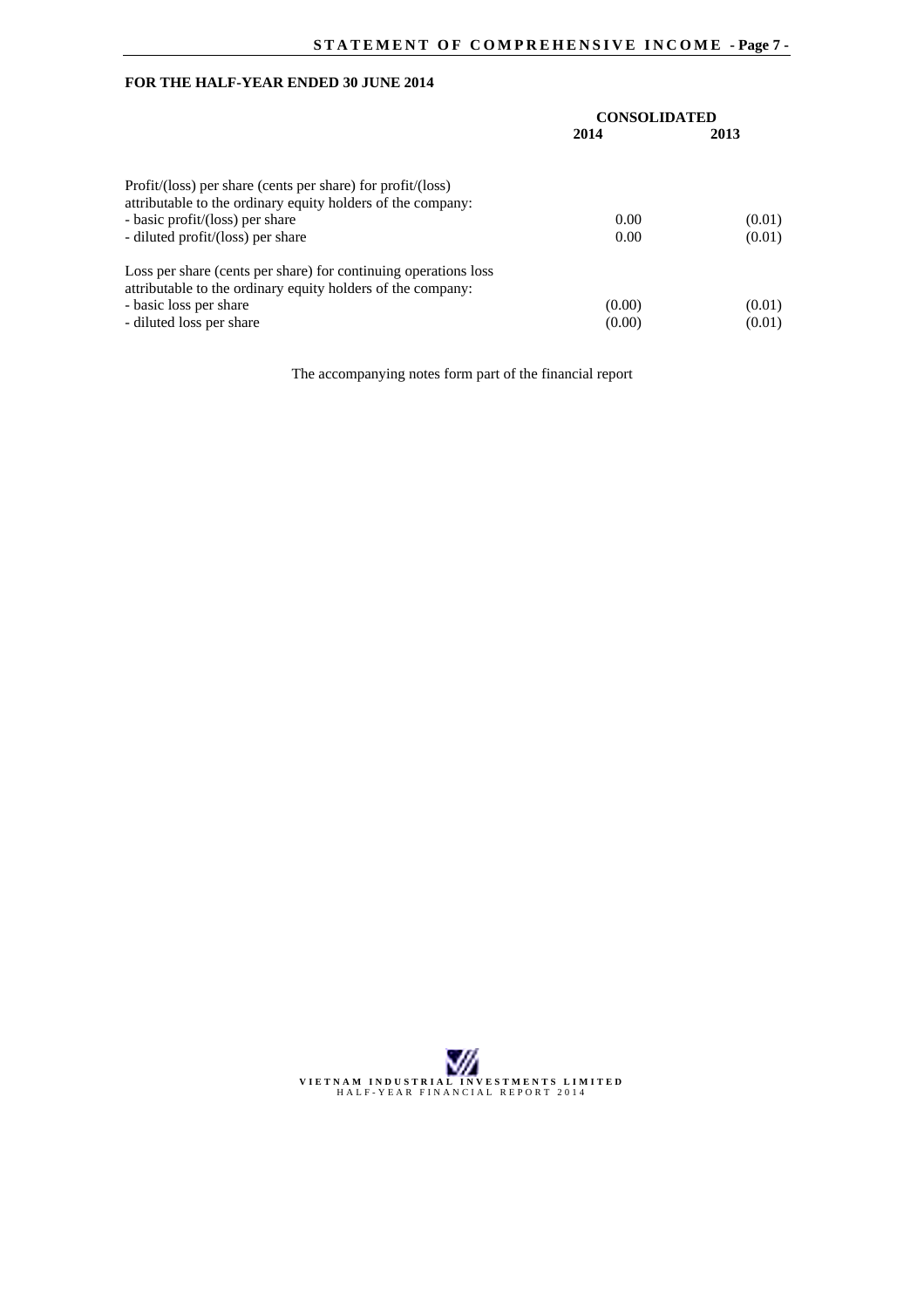# **AS AT 30 JUNE 2014**

|                                                         |              | <b>CONSOLIDATED</b>    |                            |
|---------------------------------------------------------|--------------|------------------------|----------------------------|
|                                                         | <b>Notes</b> | As at                  | As at                      |
|                                                         |              | 30 June 2014<br>\$'000 | 31 December 2013<br>\$2000 |
| <b>ASSETS</b>                                           |              |                        |                            |
| <b>Current Assets</b>                                   |              |                        |                            |
| Cash and cash equivalents                               | 7            | 35,507                 | 51,149                     |
| Trade and other receivables                             |              | 12,258                 | 12,274                     |
| Advances to suppliers                                   |              | 27,729                 | 29,608                     |
| Inventories                                             |              | 33,068                 | 42,428                     |
| Financial assets at fair value through profit or loss   |              | 9                      | 9                          |
| Other current assets                                    |              | 254                    | 305                        |
|                                                         |              | 108,825                | 135,773                    |
| Assets held for sale                                    | 8            |                        | 1,649                      |
| <b>Total Current Assets</b>                             |              |                        |                            |
|                                                         |              | 108,825                | 137,422                    |
| <b>Non-current Assets</b>                               |              |                        |                            |
| Receivables                                             |              | 5                      | 5                          |
| Property, plant and equipment                           |              | 5,721                  | 6,504                      |
| Deferred tax assets                                     |              | 36                     | 44                         |
| Intangible assets and goodwill                          |              | 78                     | 78                         |
| <b>Total Non-current Assets</b>                         |              | 5,840                  | 6,631                      |
| <b>TOTAL ASSETS</b>                                     |              | 114,665                | 144,053                    |
|                                                         |              |                        |                            |
| <b>LIABILITIES</b>                                      |              |                        |                            |
| <b>Current Liabilities</b>                              |              |                        |                            |
| Trade and other payables                                |              | 11,919                 | 9,515                      |
| Advances from customers                                 |              | 1,266                  | 1,504                      |
| Income tax provision                                    |              | 462                    | 675                        |
| Interest-bearing loans and borrowings                   | 9            | 64,802                 | 92,742                     |
| Provisions                                              |              | 617                    | 655                        |
|                                                         |              | 79,066                 | 105,091                    |
| Liabilities held for sale                               | 8            |                        | 871                        |
| <b>Total Current Liabilities</b>                        |              | 79,066                 | 105,962                    |
| <b>Non-current Liabilities</b>                          |              |                        |                            |
| Interest-bearing loans and borrowings                   | 9            | 115                    | 122                        |
| <b>Total Non-current Liabilities</b>                    |              | 115                    | 122                        |
| <b>TOTAL LIABILITIES</b>                                |              | 79,181                 | 106,084                    |
| <b>NET ASSETS</b>                                       |              | 35,484                 | 37,969                     |
|                                                         |              |                        |                            |
| <b>EQUITY</b>                                           |              |                        |                            |
| Contributed equity                                      | 6            | 27,819                 | 27,819                     |
| Reserves                                                |              | (11,960)               | (9,922)                    |
| Foreign currency translation reserves of disposal group |              |                        |                            |
| classified held for sale                                |              |                        | (14)                       |
| Retained earnings                                       |              | 16,616                 | 16,597                     |
| <b>Parent interests</b>                                 |              | 32,475                 | 34,480                     |
| Non-controlling interests                               |              | 3,009                  | 3,489                      |
| <b>TOTAL EQUITY</b>                                     |              | 35,484                 | 37,969                     |

The accompanying notes form part of the financial report.

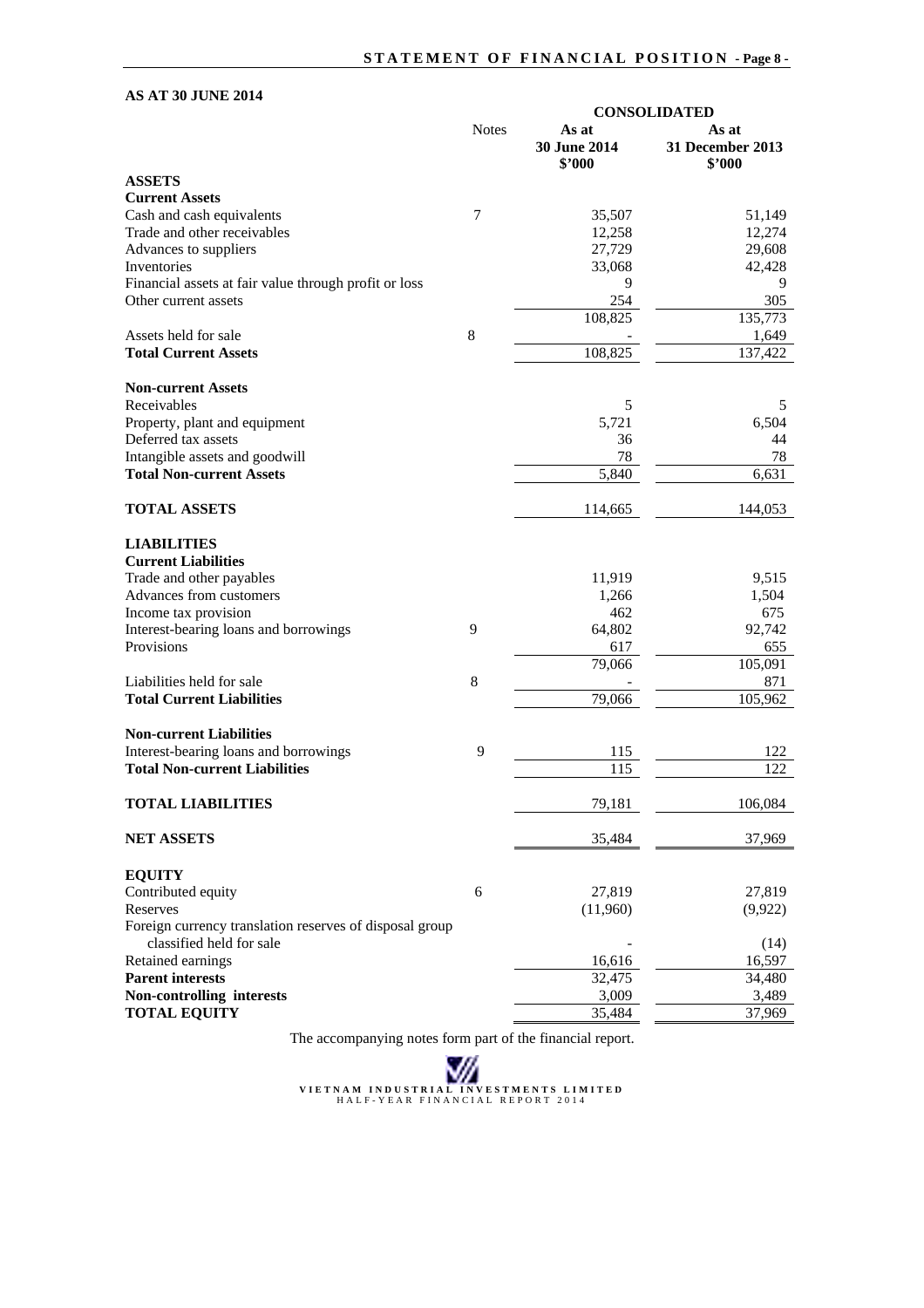# STATEMENT OF CHANGES IN EQUITY - Page 9 -

## **FOR THE HALF-YEAR ENDED 30 JUNE 2014**

|                                                                                                                                                                                                          | controlling<br>interests |          |
|----------------------------------------------------------------------------------------------------------------------------------------------------------------------------------------------------------|--------------------------|----------|
| Discon-<br>Foreign<br>Contributed<br>Retained<br>tinued<br>Owners of<br>Legal<br>currency<br><b>CONSOLIDATED</b><br>translation<br>Operation<br>Earnings<br>the parent<br>equity<br>reserves<br>reserves |                          |          |
| \$'000<br>\$'000<br>\$'000<br>\$'000<br>\$'000<br>\$'000                                                                                                                                                 | \$'000                   | \$7000   |
| At 1 January 2014<br>27,819<br>16,597<br>1,124<br>(11,046)<br>(14)<br>34,480                                                                                                                             | 3,489                    | 37,969   |
| 19<br>19<br>Net profit for the period<br>$\overline{\phantom{a}}$<br>$\overline{\phantom{a}}$<br>$\overline{\phantom{a}}$                                                                                | 261                      | 280      |
| Other comprehensive loss<br>(2,024)<br>(2,024)<br>$\sim$<br>٠<br>$\sim$                                                                                                                                  | (213)                    | (2, 237) |
| 19<br>(2,024)<br>(2,005)<br>Total comprehensive loss for the period<br>$\overline{a}$<br>٠<br>۰                                                                                                          | 48                       | (1,957)  |
| <b>Discontinued operation</b><br>(14)<br>14<br>$\sim$<br>$\sim$                                                                                                                                          |                          |          |
| Dividends paid by subsidiaries<br>$\sim$<br>$\overline{\phantom{a}}$                                                                                                                                     | (528)                    | (528)    |
| At 30 June 2014<br>27,819<br>(13,084)<br>16,616<br>1,124<br>32,475<br>$\sim$                                                                                                                             | 3,009                    | 35,484   |
|                                                                                                                                                                                                          |                          |          |
| At 1 January 2013<br>27,819<br>248<br>1,124<br>38,308<br>(16, 636)<br>25,753                                                                                                                             | 3,748                    | 42,056   |
| Net loss for the period<br>(542)<br>(542)<br>$\sim$<br>$\overline{\phantom{a}}$                                                                                                                          | 267                      | (275)    |
| Other comprehensive income<br>3,745<br>3,745<br>÷.<br>٠<br>$\sim$                                                                                                                                        | 335                      | 4,080    |
| 3,745<br>Total comprehensive income for the period<br>(542)<br>3,203<br>$\sim$<br>÷<br>$\overline{\phantom{0}}$                                                                                          | 602                      | 3,805    |
| Discontinued operation<br>154<br>(154)                                                                                                                                                                   |                          |          |
| Dividends paid by subsidiaries<br>$\sim$<br>$\overline{\phantom{a}}$<br>$\overline{a}$<br>$\overline{\phantom{a}}$                                                                                       | (550)                    | (550)    |
| At 30 June 2013<br>94<br>27,819<br>(12, 737)<br>25,211<br>1.124<br>41,511                                                                                                                                | 3,800                    | 45,311   |

The accompanying notes form part of the financial report.

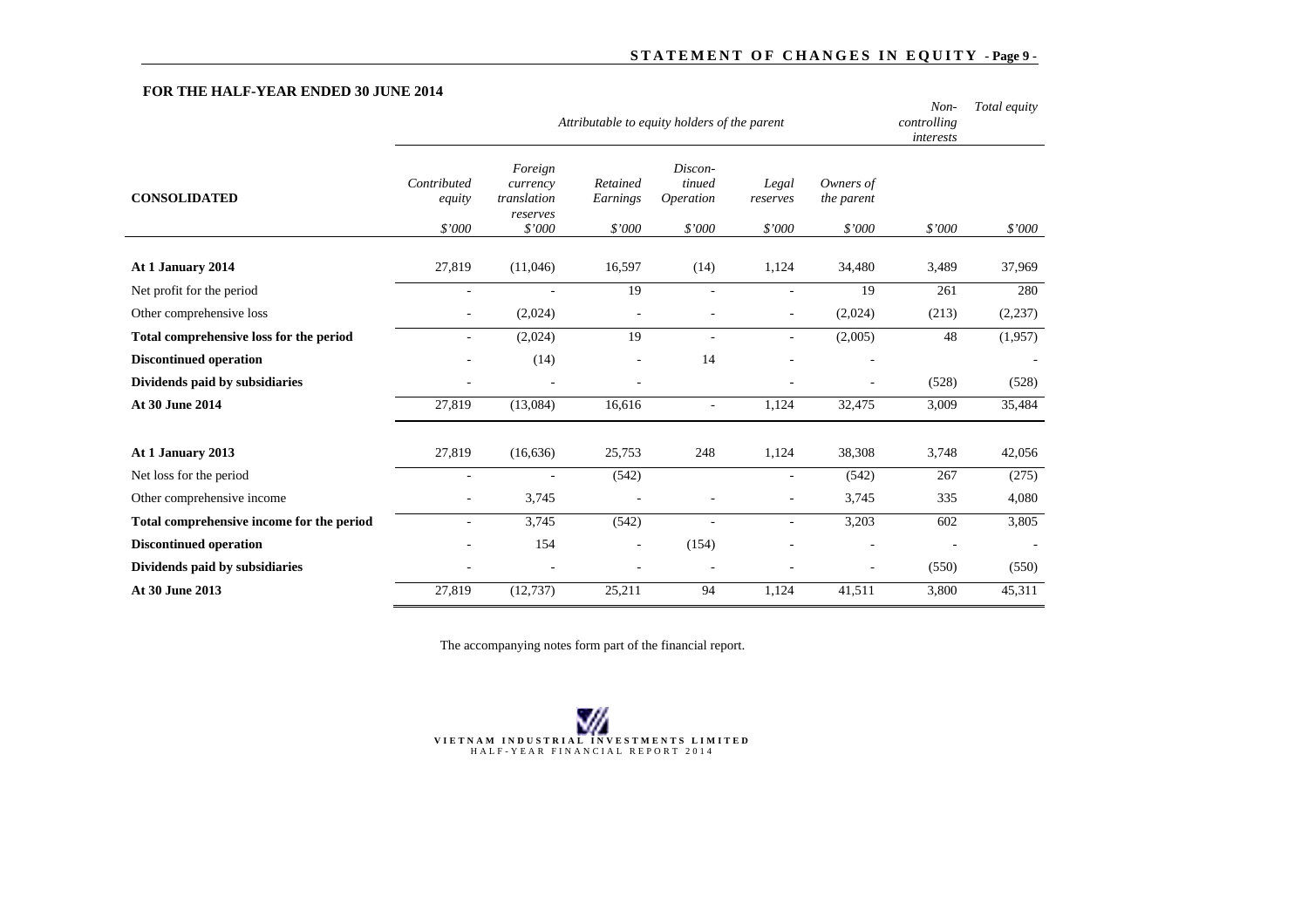# **FOR THE HALF-YEAR ENDED 30 JUNE 2014**

|                                                           | <b>CONSOLIDATED</b> |                |  |  |
|-----------------------------------------------------------|---------------------|----------------|--|--|
| <b>Notes</b>                                              | 2014<br>\$'000      | 2013<br>\$'000 |  |  |
| <b>Cash flows from operating activities</b>               |                     |                |  |  |
| Receipts from customers                                   | 158,484             | 134,791        |  |  |
| Payments to suppliers and employees                       | (149, 027)          | (130,908)      |  |  |
| Interest income                                           | 1,678               | 1,066          |  |  |
| Borrowing costs                                           | (1,944)             | (2,389)        |  |  |
| Income tax paid                                           | (334)               | (248)          |  |  |
| Net cash flows provided by operating activities           | 8,857               | 2,312          |  |  |
| <b>Cash flows from investing activities</b>               |                     |                |  |  |
| Purchase of property, plant and equipment                 | (61)                | (567)          |  |  |
| Proceeds from sale of property, plant and equipment       | 1,162               | 5              |  |  |
| Net cash flows provided by/(used in) investing activities | 1,101               | (562)          |  |  |
| <b>Cash flows from financing activities</b>               |                     |                |  |  |
| Proceeds from bank borrowings                             | 159,901             | 122,030        |  |  |
| Repayment of bank borrowings                              | (183, 779)          | (134,280)      |  |  |
| Proceeds from other creditors                             | 991                 |                |  |  |
| Repayments to other creditors                             | (354)               |                |  |  |
| Dividends paid to non-controlling interests               | (528)               | (550)          |  |  |
| Net cash flows (used in)/provided by financing activities | (23,769)            | (12,800)       |  |  |
| Net decrease in cash and cash equivalents                 | (13, 811)           | (11,050)       |  |  |
| Net foreign exchange difference                           | (2,515)             | 2,694          |  |  |
| Cash and cash equivalents at beginning of period          | 51,833              | 37,144         |  |  |
| 7<br>Cash and cash equivalents at end of period           | 35,507              | 28,788         |  |  |

The accompanying notes form part of the financial report.

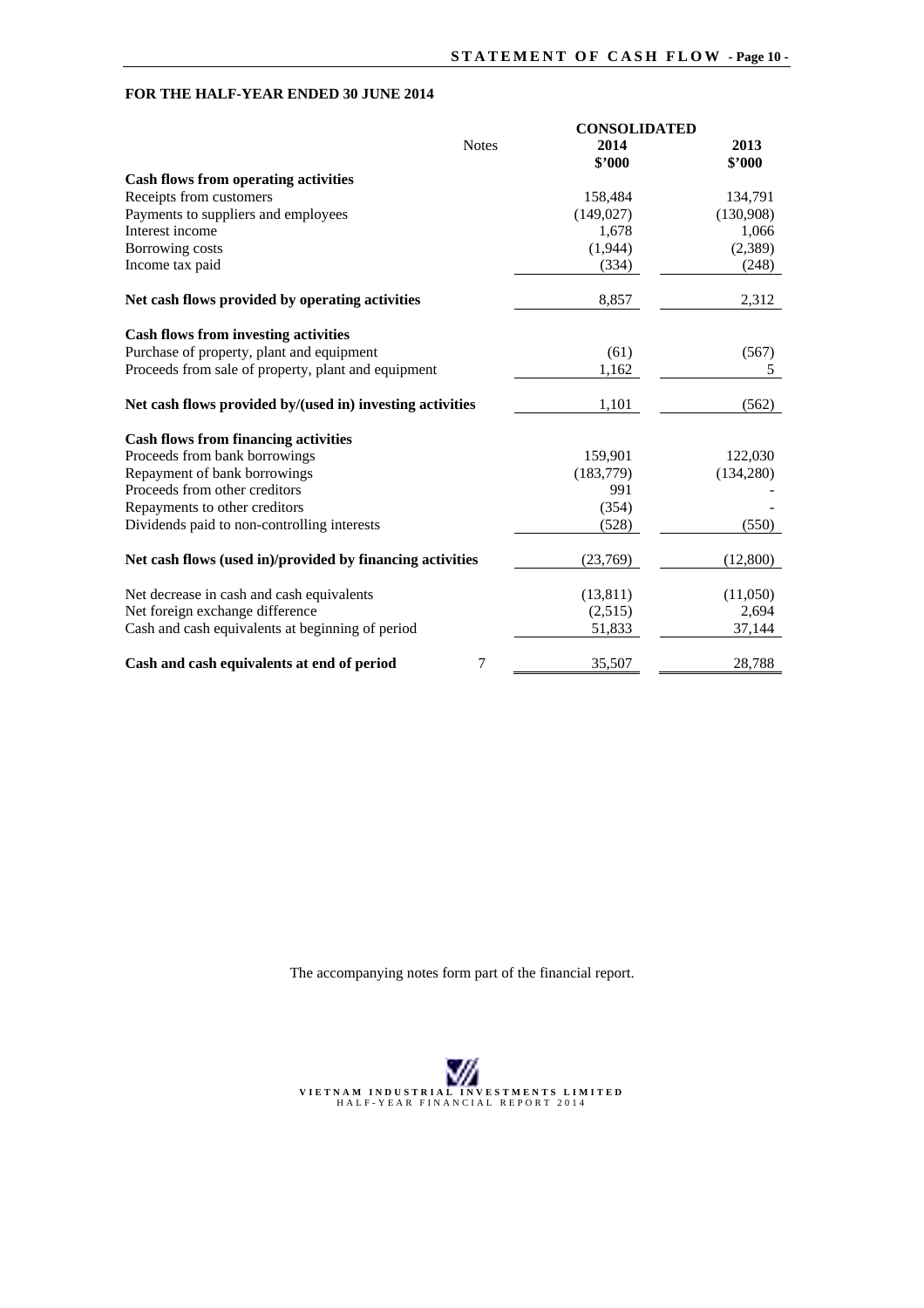#### **1. CORPORATE INFORMATION**

The half year financial statements of the Company and its subsidiaries (the Group) for the six months ended 30 June 2014 were authorised for issue in accordance with a resolution of the directors on 25 August 2014.

Vietnam Industrial Investments Limited is a limited company incorporated and domiciled in Australia whose shares are publicly traded. The Group is a for-profit entity. The principal activities of the Group are described in the Directors' Report.

# **2. BASIS OF PREPARATION AND ACCOUNTING POLICIES**

#### **Basis of Preparation**

The half year financial statements for the six months ended 30 June 2014 are condensed general purpose financial statements prepared in accordance with AASB 134 *Interim Financial Reporting* and the *Corporations Act 2001*.

#### **Accounting Policies**

The accounting policies adopted in the preparation of the interim condensed consolidated financial statements are consistent with those followed in the preparation of the Group's annual financial statements for the year ended 31 December 2013, except for the adoption of new standards and interpretations as of 1 January 2014, noted below:

- AASB 2011-4 Amendments to Australian Accounting Standards to Remove Individual Key Management Personnel Disclosure Requirements [AASB 124];
- AASB 2012-3 Amendments to Australian Accounting Standards-Offsetting Financial Assets and Financial Liabilities;
- Interpretation 21 Levies:
- AASB 2013-3 Amendments to AASB 136-Recoverable Amount Disclosures for Non-Financial Assets;
- AASB 2013-4 Amendments to Australian Accounting Standards- Novation of Derivatives and Continuation of Hedge Accounting [AASB 139];
- AASB 2013-5 Amendments to Australian Accounting Standards-Investment Entities;
- AASB 2013-7 Amendments to AASB 1038 arising from AASB 10 in relation to Consolidation and Interests of Policyholders [AASB 1038];
- AASB 1031 Materiality.

The adoption of those accounting standards and interpretations had no material impact on the financial statements of the Group.

The Group has not early adopted any other standard, interpretation or amendment that has not been issued but is not yet effective.

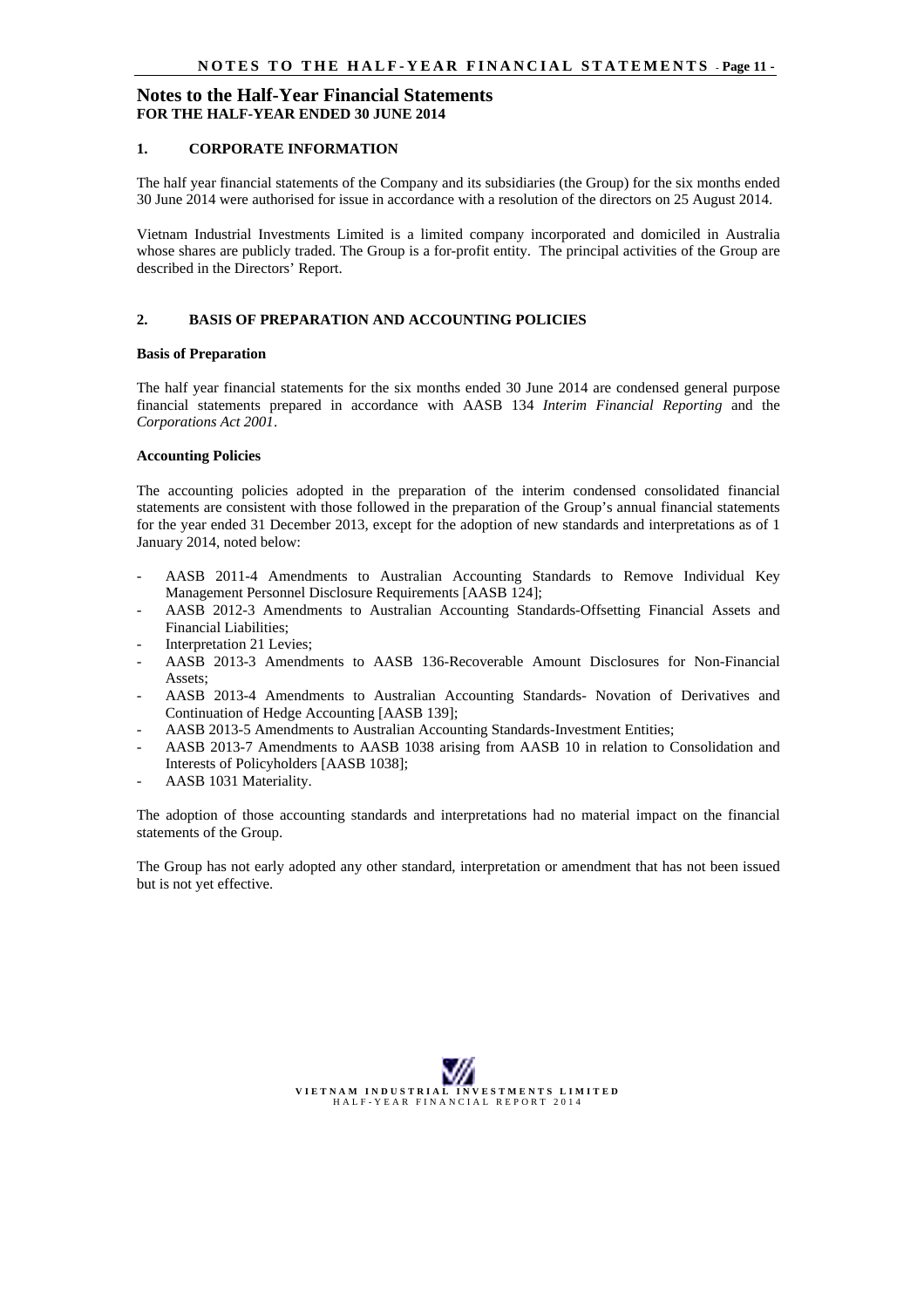### **2. SEGMENT INFORMATION**

#### **Segment Performance**

|                                               | <b>Steel Making</b><br>\$2000 | <b>Steel Products</b><br>\$2000 | <b>Unallocated</b><br>\$2000 | <b>Total</b><br>\$2000 |
|-----------------------------------------------|-------------------------------|---------------------------------|------------------------------|------------------------|
| Half-year ended 30 June 2014                  |                               |                                 |                              |                        |
| <b>Revenues</b>                               |                               |                                 |                              |                        |
| External revenues                             | 153,630                       | 3,643                           |                              | 157,273                |
| Inter-segment revenues                        | 19                            |                                 |                              | 19                     |
| Interest income                               | 1,649                         | 29                              |                              | 1,678                  |
| Total segment revenues                        | 155,298                       | 3,672                           |                              | 158,970                |
| Inter-segment elimination                     |                               |                                 |                              | (19)                   |
| Total revenue per statement of comprehensive  |                               |                                 |                              |                        |
| income                                        |                               |                                 |                              | 158,951                |
| <b>Results</b>                                |                               |                                 |                              |                        |
| Segment result before tax                     | 360                           | 152                             | (491)                        | 21                     |
| Income tax expense                            | (155)                         | (5)                             |                              | (160)                  |
| Net loss after tax from continuing operations | 205                           | 147                             | (491)                        | (139)                  |
| Half-year ended 30 June 2013                  |                               |                                 |                              |                        |
| <b>Revenues</b>                               |                               |                                 |                              |                        |
| External revenues                             | 135,427                       | 1,757                           |                              | 137,184                |
| Inter-segment revenues                        | 4                             | 610                             |                              | 614                    |
| Interest income                               | 1,048                         | 18                              |                              | 1,066                  |
| Total segment revenues                        | 136,479                       | 2,385                           |                              | 138,864                |
| Inter-segment elimination                     |                               |                                 |                              | (614)                  |
| Total revenue per statement of comprehensive  |                               |                                 |                              |                        |
| income                                        |                               |                                 |                              | 138,250                |
| <b>Results</b>                                |                               |                                 |                              |                        |
| Segment result before tax                     | 62                            | 49                              | (183)                        | (72)                   |
| Income tax expense                            | (174)                         |                                 |                              | (174)                  |
| Net loss after tax from continuing operations | (112)                         | 49                              | (183)                        | (246)                  |

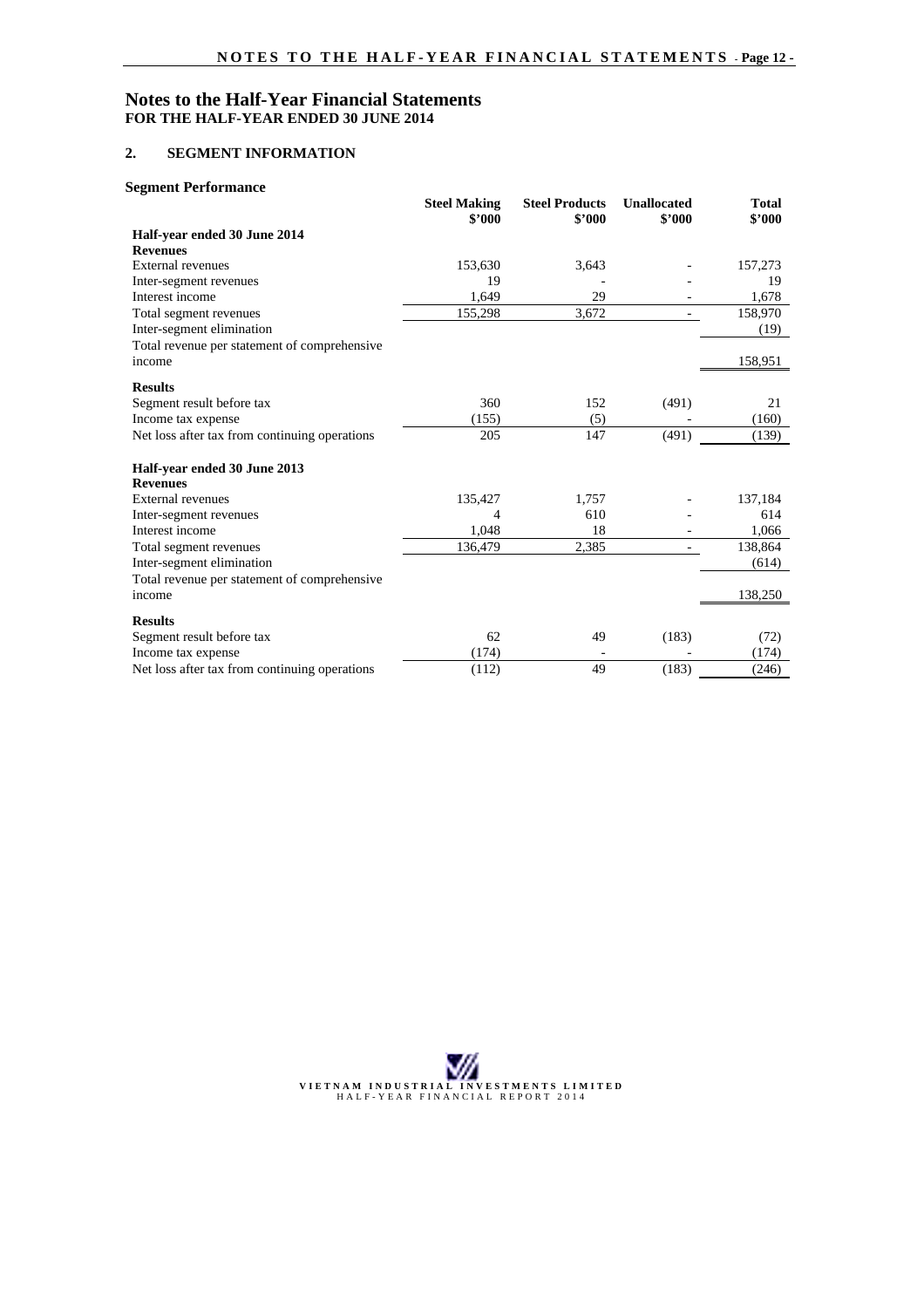#### **3. SEGMENT INFORMATION (continued)**

|                                                       | <b>Steel Making</b> | <b>Steel</b>              | <b>Unallocated</b> | <b>Total</b> |
|-------------------------------------------------------|---------------------|---------------------------|--------------------|--------------|
|                                                       | \$2000              | <b>Products</b><br>\$2000 | \$2000             | \$2000       |
| <b>Segment assets</b>                                 |                     |                           |                    |              |
| At 30 June 2014                                       |                     |                           |                    |              |
| Segment assets                                        | 109,738             | 5,351                     | 862                | 115,951      |
| Inter-segment eliminations                            |                     |                           |                    | (1,286)      |
| Total assets per statement of financial position      |                     |                           |                    | 114,665      |
| At 31 December 2013                                   |                     |                           |                    |              |
| Segment assets                                        | 137,958             | 4,659                     | 1,893              | 144,510      |
| Disposal group classified as held for sale            |                     |                           |                    | 1,649        |
| Inter-segment eliminations                            |                     |                           |                    | (2,106)      |
| Total assets per statement of financial position      |                     |                           |                    | 144,053      |
| <b>Segment liabilities</b>                            |                     |                           |                    |              |
| At 30 June 2014                                       |                     |                           |                    |              |
| Segment liabilities                                   | 77,030              | 5,021                     | 883                | 82,934       |
| Inter-segment eliminations                            |                     |                           |                    | (3,753)      |
| Total liabilities per statement of financial position |                     |                           |                    | 79,181       |
| At 31 December 2013                                   |                     |                           |                    |              |
| Segment liabilities                                   | 101,527             | 2,518                     | 1,364              | 105,409      |
| Disposal group classified as held for sale            |                     |                           |                    | 871          |
| Inter-segment eliminations                            |                     |                           |                    | (196)        |
| Total liabilities per statement of financial position |                     |                           |                    | 106,084      |

#### **4. REVENUE AND EXPENSES**

Profit before income tax expense includes the following revenues and expenses whose disclosure is relevant in explaining the performance of the entity: **CONSOLIDATED**

|      |                               | <b>CUNSULIDATED</b> |        |
|------|-------------------------------|---------------------|--------|
|      |                               | 2014                | 2013   |
|      |                               | \$.000              | \$.000 |
| (i)  | Other income                  |                     |        |
|      | Consultancy service income    | 509                 |        |
|      | Rent income                   | 91                  | 60     |
|      | Other                         | 177                 | 121    |
|      |                               | 777                 | 181    |
| (ii) | <b>Interest income</b>        |                     |        |
|      | <b>Banks</b>                  | 936                 | 1,066  |
|      | Customers                     | 742                 |        |
|      |                               | 1,678               | 1,066  |
| (ii) | <b>Expenses</b>               |                     |        |
|      | Depreciation and amortisation | (455)               | (816)  |
|      | Foreign exchange loss         | (110)               | (152)  |

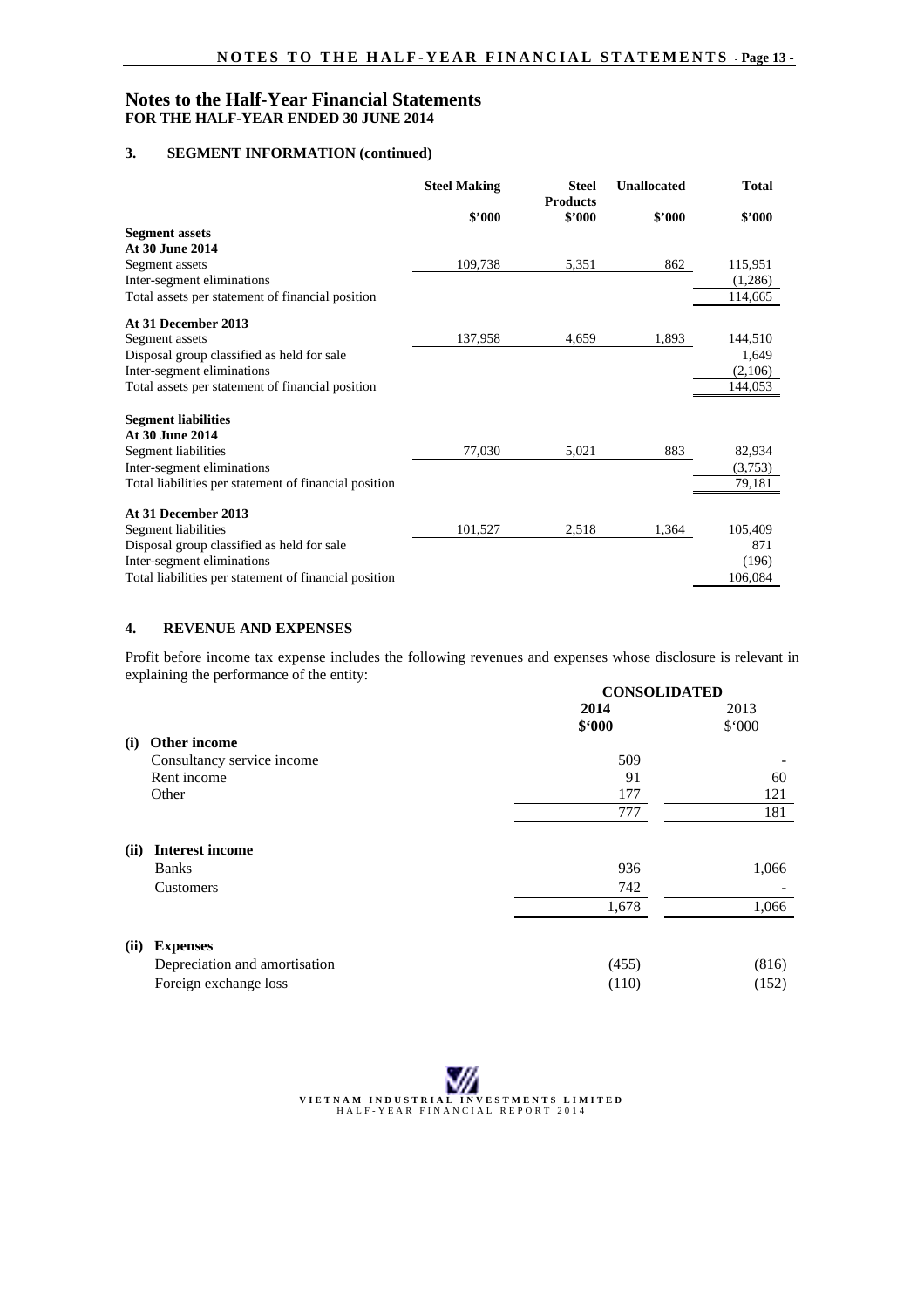## **4. REVENUE AND EXPENSES (continued)**

|       |                                | <b>CONSOLIDATED</b> |         |
|-------|--------------------------------|---------------------|---------|
|       |                                | 2014                | 2013    |
|       |                                | \$.000              | \$.000  |
| (iii) | <b>Selling expenses</b>        |                     |         |
|       | Salaries and wages             | (242)               | (313)   |
|       | Delivery expenses              | (102)               | (188)   |
|       | Other                          | (1,531)             | (795)   |
|       |                                | (1,875)             | (1,296) |
| (iv)  | <b>Administration expenses</b> |                     |         |
|       | Employee related expenses      | (786)               | (1,172) |
|       | Consultancy service expenses   | (509)               |         |
|       | Impairment of receivables      | (354)               | (431)   |
|       | Professional fees              | (323)               | (213)   |
|       | Rent expenses                  | (220)               | (191)   |
|       | Travel expenses                | (30)                | (538)   |
|       | Other                          | (1, 495)            | (1,086) |
|       |                                | (3,717)             | (3,631) |

# **5. INCOME TAX EXPENSE**

|                                         | <b>CONSOLIDATED</b> |        |
|-----------------------------------------|---------------------|--------|
|                                         | 2014                | 2013   |
|                                         | \$2000              | \$'000 |
| Income tax expense consists of:         |                     |        |
| Current income tax                      | (155)               | (174)  |
| Deferred tax income                     | (5)                 |        |
|                                         | (160)               | (174)  |
| Current income tax expense consists of: |                     |        |
| Vinausteel income tax expense           | (155)               | (174)  |
| Austnam income tax expense              | (5)                 |        |
|                                         | (160)               | 174)   |
|                                         |                     |        |

# **6. CONTRIBUTED EQUITY**

| $\cdot$          | <b>CONSOLIDATED</b>           |                                    |
|------------------|-------------------------------|------------------------------------|
|                  | <b>30 June 2014</b><br>\$2000 | 31 December 2013<br>$$^{\circ}000$ |
| Ordinary shares  | 27,819                        | 27,819                             |
|                  | <b>Number</b>                 | Number                             |
| Number of shares | 142,277,423                   | 142,277,423                        |

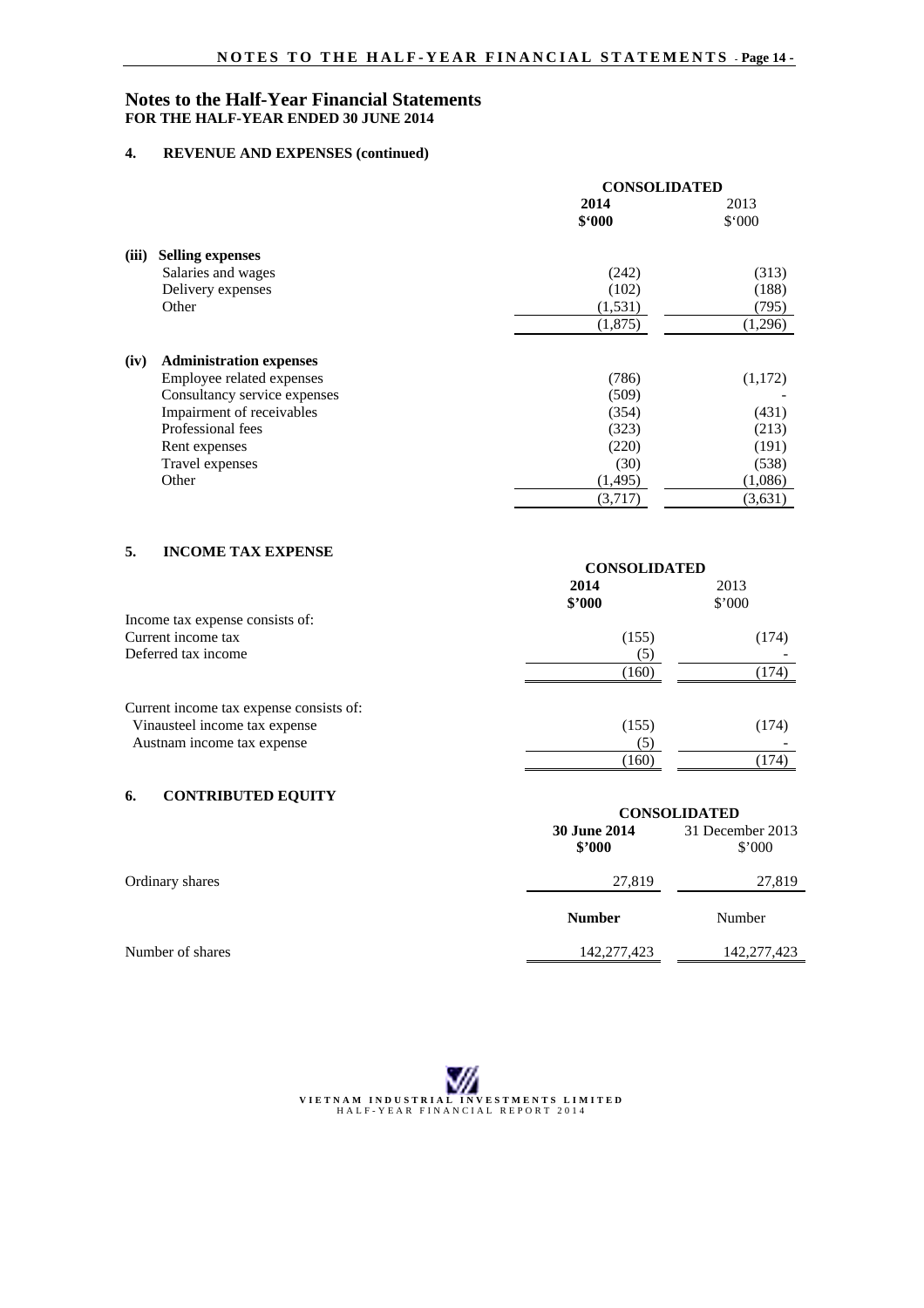## **7. CASH AND CASH EQUIVALENTS**

|                                                                | <b>CONSOLIDATED</b> |                |
|----------------------------------------------------------------|---------------------|----------------|
|                                                                | 2014                | 2013           |
|                                                                | \$2000              | $$^{\circ}000$ |
| For the purpose of the half-year statement of cash flows, cash |                     |                |
| and cash equivalents are comprised of the following:           |                     |                |
| Cash at bank and in hand                                       | 6.719               | 3,810          |
| Short-term deposits                                            | 28,788              | 24,938         |
|                                                                | 35,507              | 28,748         |
| Cash at bank attributable to discontinued operation            |                     | 40             |
|                                                                | 35,507              | 28.788         |

#### **8. DISCONTINUED OPERATION**

In 2012, the Board of Directors decided to discontinue the operations of VRC Weldmesh (Vietnam) Limited ("VRC") despite management's efforts to cut costs and improve revenues. VRC is wholly owned subsidiary of Vietnam Projects (Singapore) Pte Ltd which Vietnam Industrial Investments Limited owns 100%. VRC was part of the Steel Products division. VRC was classified as a disposal group held for sale at 31 December 2013 and as a discontinued operation.

During the period, VRC sold its land and factory for \$1.291 million and recognised a gain of \$0.444 million. Towards the end of 30 June 2014, management are considering options to continue the VRC operation on a scaled down business.

The result of VRC for the period is as follows:

|                                                          | <b>30 June 2014</b><br>\$2000 | 30 June 2013<br>$$^{\circ}000$ |
|----------------------------------------------------------|-------------------------------|--------------------------------|
| Revenue                                                  | 249                           |                                |
| Gain on sale of property, plant and equipment            | 444                           |                                |
| Expense                                                  | (274)                         | (106)                          |
| Profit/(loss) for the period from discontinued operation | 419                           | 29)                            |

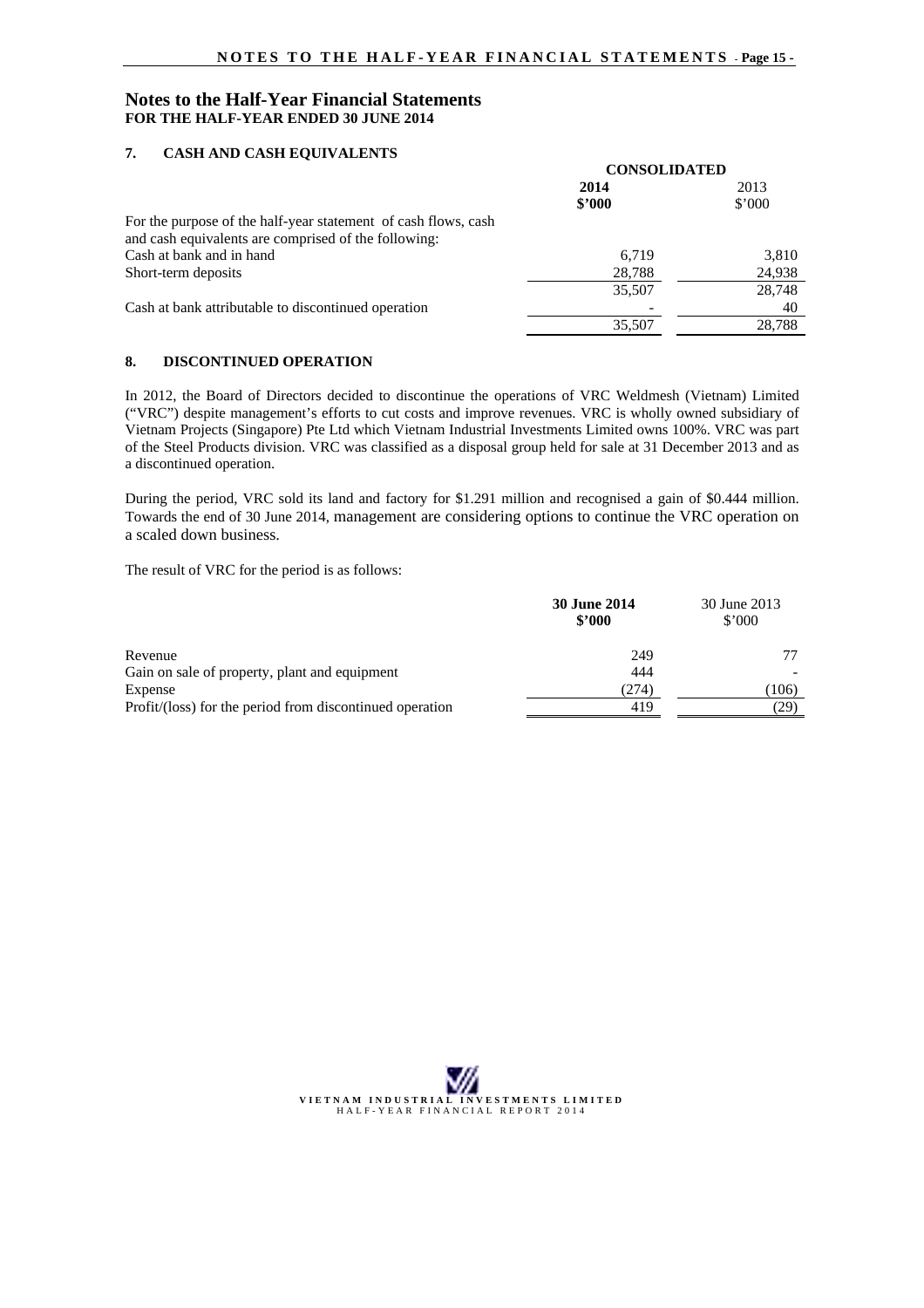# **8. DISCONTINUED OPERATION (continued)**

The major assets and liabilities of VRC disclosed as held for sale at 31 December 2013 are as follows:

|                                                                                       | 31 December 2013              |              |
|---------------------------------------------------------------------------------------|-------------------------------|--------------|
|                                                                                       | \$'000                        |              |
| <b>ASSETS</b>                                                                         |                               |              |
| Property, plant and equipment                                                         | 622                           |              |
| Intangible assets                                                                     | 246                           |              |
| Cash                                                                                  | 684                           |              |
| Receivables                                                                           | 57                            |              |
| Others                                                                                | 40                            |              |
| Disposal group classified as held for sale                                            | 1,649                         |              |
| <b>LIABILITIES</b>                                                                    |                               |              |
| Other payables                                                                        | 871                           |              |
| Liabilities directly associated with disposal group classified as                     |                               |              |
| held for sale                                                                         | 871                           |              |
|                                                                                       |                               |              |
| Foreign currency translation reserves of a disposal group<br>classified held for sale | (14)                          |              |
|                                                                                       |                               |              |
| The major assets disposed of during the period are as follows:                        |                               |              |
|                                                                                       | <b>30 June 2014</b><br>\$'000 |              |
| Property, plant and equipment                                                         | 607                           |              |
| Intangible assets                                                                     | 240                           |              |
|                                                                                       | 847                           |              |
|                                                                                       |                               |              |
|                                                                                       | 30 June 2014                  | 30 June 2013 |
|                                                                                       | Cents                         | Cents        |
| Earnings/(loss) per share:                                                            |                               |              |
| Basic and diluted earnings/(loss) per share for the period from                       |                               |              |
| discontinued operations                                                               | 0.00                          | (0.00)       |
| The net cash flows incurred by VRC are as follows:                                    |                               |              |
|                                                                                       | 30 June 2014                  | 30 June 2013 |
|                                                                                       | \$'000                        | \$'000       |
| Operating                                                                             | (787)                         | (36)         |
| Investing                                                                             | 1,162                         | 5            |
| Financing                                                                             |                               |              |
| Net cash flow outflow                                                                 | (375)                         | (31)         |

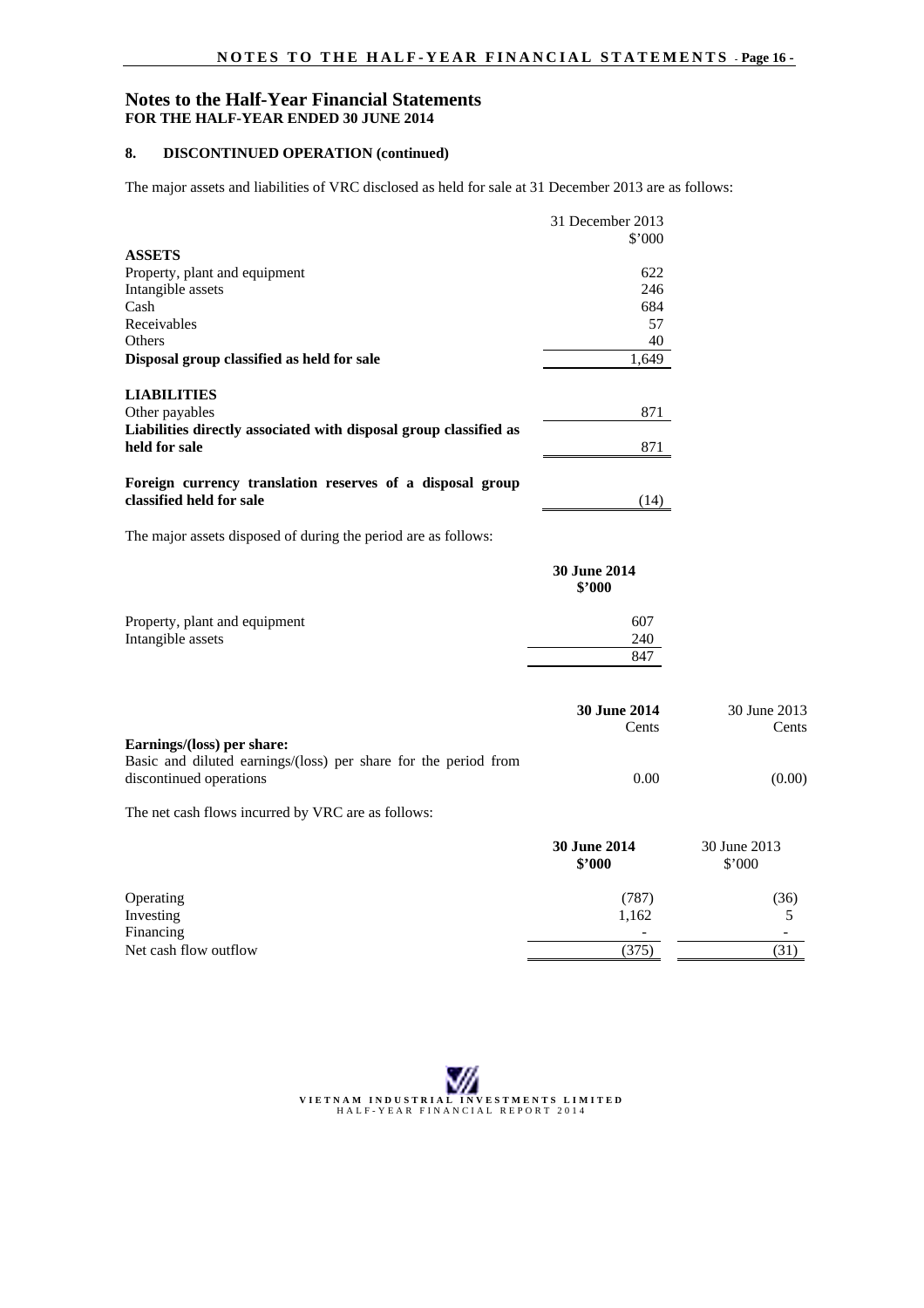#### **9. INTEREST-BEARING LOANS AND BORROWINGS**

|                      | 30 June 2014<br>\$2000 | 31 December 2013<br>$$^{\circ}000$ |
|----------------------|------------------------|------------------------------------|
| Current              |                        |                                    |
| Bank loans – secured | 64,180                 | 92,733                             |
| Other creditor       | 622                    | Q                                  |
|                      | 64,802                 | 92,742                             |
| Non-Current          |                        |                                    |
| Other creditor       | 115                    | 122                                |
|                      | 115                    | 122                                |

#### **Terms and conditions of Interest bearing loans and borrowings**

Outstanding bank loans of \$64.180 million (31 December 2013: \$92.733 million) relate to loans from various banks in Vietnam which are denominated in Vietnamese Dong and US Dollar. These interest bearing liabilities of the Group's operating subsidiaries have various repayment terms. The Group's operating subsidiaries in Vietnam have banking facilities with various banks in Vietnam for working capital and project finance purposes. These facilities are secured by a chattel pledge over machinery, equipment, receivables and inventories of the subsidiaries and in certain instances, by the guarantee of Vietnam Industrial Investments Limited ("Parent"). The Parent has provided security to various banks for banking facilities provided to Vietnam subsidiaries in the form of letters of guarantee totalling US\$16.000 million (\$16.985 million) (31 December 2013: US\$16.000 million (\$17.881 million)). At 30 June 2014 the total interest bearing liabilities drawndown to which these corporate guarantees relate to were US\$14.482 million (\$15.374 million) (31 December 2013: US\$13.810 million (\$15.434 million)).

#### **10. FAIR VALUE MEASUREMENT**

The carrying values of financial assets and financial liabilities approximate their fair values at the balance sheet date.

#### **11. FOREIGN CURRENCY TRANSLATION**

The foreign currency translation in the statement of comprehensive income reflects the movement of foreign currency between the assets and liabilities of the Vietnam subsidiaries and the investment in an associate which are translated to Australian Dollars (presentation currency) at the prevailing rate at the reporting date, and the results of these subsidiaries and associate which are translated at exchange rates as at the date of each transaction.

#### **12. COMMITMENTS AND CONTINGENCIES**

Since the last annual reporting date, there has been no material change of any contingent liabilities or contingent assets.

#### **13. EVENTS AFTER BALANCE SHEET DATE**

There has not been any matter or circumstance that has arisen since the end of the half-year that has significantly affected, or may significantly affect, the operations of the Group, the results of those operations, or the state of affairs of the consolidated entity in future financial years.

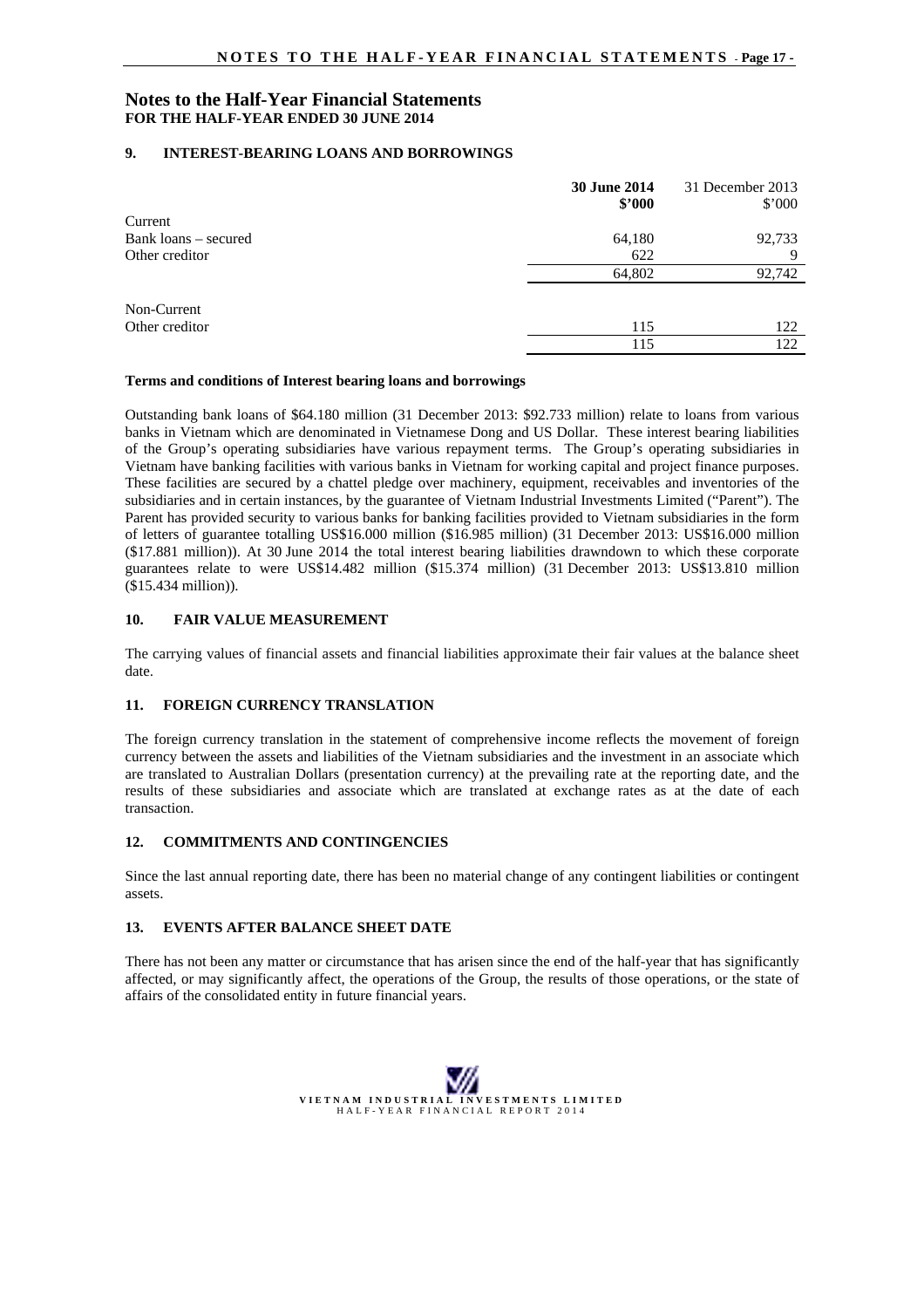# **Directors' Declaration**

In accordance with a resolution of the directors of Vietnam Industrial Investments Limited, I state that:

In the opinion of the directors:

- (a) the financial statements and notes of the consolidated entity are in accordance with the *Corporations Act 2001*, including:
	- (i) giving a true and fair view of the financial position as at 30 June 2014 and the performance for the half-year ended on that date of the consolidated entity; and
	- (ii) complying with Accounting Standard AASB 134 *Interim Financial Reporting* and the Corporations Regulations 2001
- (b) There are reasonable grounds to believe that the Company will be able to pay its debts as and when they become due and payable.

On behalf of the Board

ALAN A. YOUNG **Director** Hanoi, 28 August 2014

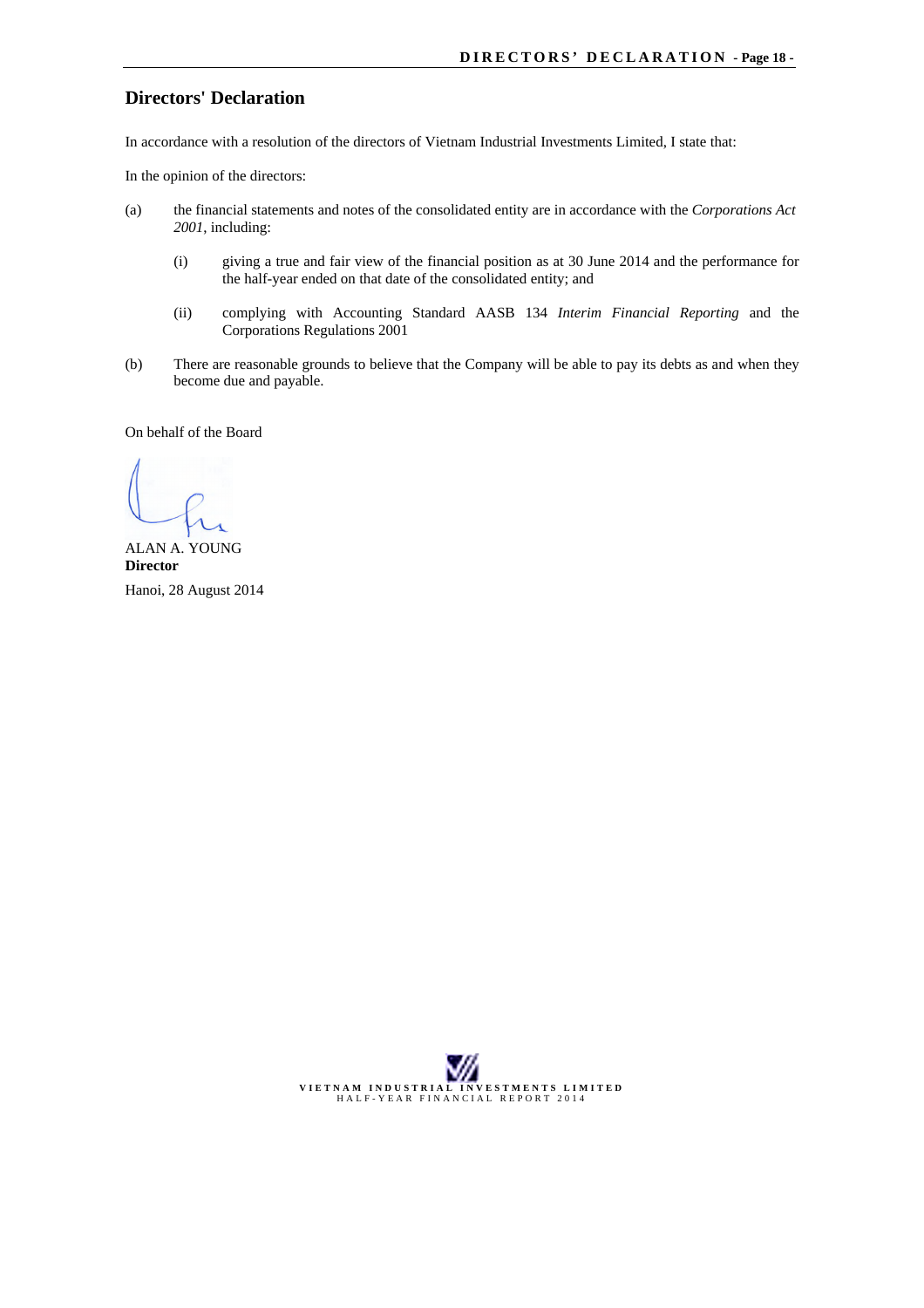

Ernst & Young 11 Mounts Bay Road Perth WA 6000 Australia GPO Box M939 Perth WA 6843

Tel: +61 8 9429 2222 Fax: +61 8 9429 2436 ey.com/au

# **Report on the Half-Year Financial Report To the members of Vietnam Industrial Investments Limited**

We have reviewed the accompanying half-year financial report of Vietnam Industrial Investments Limited, which comprises the condensed statement of financial position as at 30 June 2014, the condensed statement of comprehensive income, condensed statement of changes in equity and condensed statement of cash flows for the half-year ended on that date, notes comprising a summary of significant accounting policies and other explanatory information, and the directors' declaration of the consolidated entity comprising the company and the entities it controlled at the half-year end or from time to time during the half-year.

# **Directors' Responsibility for the Half-Year Financial Report**

The directors of the company are responsible for the preparation of the half-year financial report that gives a true and fair view in accordance with Australian Accounting Standards and the *Corporations Act 2001* and for such internal controls as the directors determine are necessary to enable the preparation of the half-year financial report that is free from material misstatement, whether due to fraud or error.

# **Auditor's Responsibility**

Our responsibility is to express a conclusion on the half-year financial report based on our review. We conducted our review in accordance with Auditing Standard on Review Engagements ASRE 2410 *Review of a Financial Report Performed by the Independent Auditor of the Entity*, in order to state whether, on the basis of the procedures described, we have become aware of any matter that makes us believe that the financial report is not in accordance with the *Corporations Act 2001* including: giving a true and fair view of the consolidated entity's financial position as at 30 June 2014 and its performance for the half-year ended on that date; and complying with Accounting Standard AASB 134 *Interim Financial Reporting* and the *Corporations Regulations 2001* . As the auditor of Vietnam Industrial Investments Limited and the entities it controlled during the half-year, ASRE 2410 requires that we comply with the ethical requirements relevant to the audit of the annual financial report.

A review of a half-year financial report consists of making enquiries, primarily of persons responsible for financial and accounting matters, and applying analytical and other review procedures. A review is substantially less in scope than an audit conducted in accordance with Australian Auditing Standards and consequently does not enable us to obtain assurance that we would become aware of all significant matters that might be identified in an audit. Accordingly, we do not express an audit opinion.

# **Independence**

In conducting our review, we have complied with the independence requirements of the *Corporations Act 2001*. We have given to the directors of the company a written Auditor's Independence Declaration, a copy of which is included in the Directors' Report.